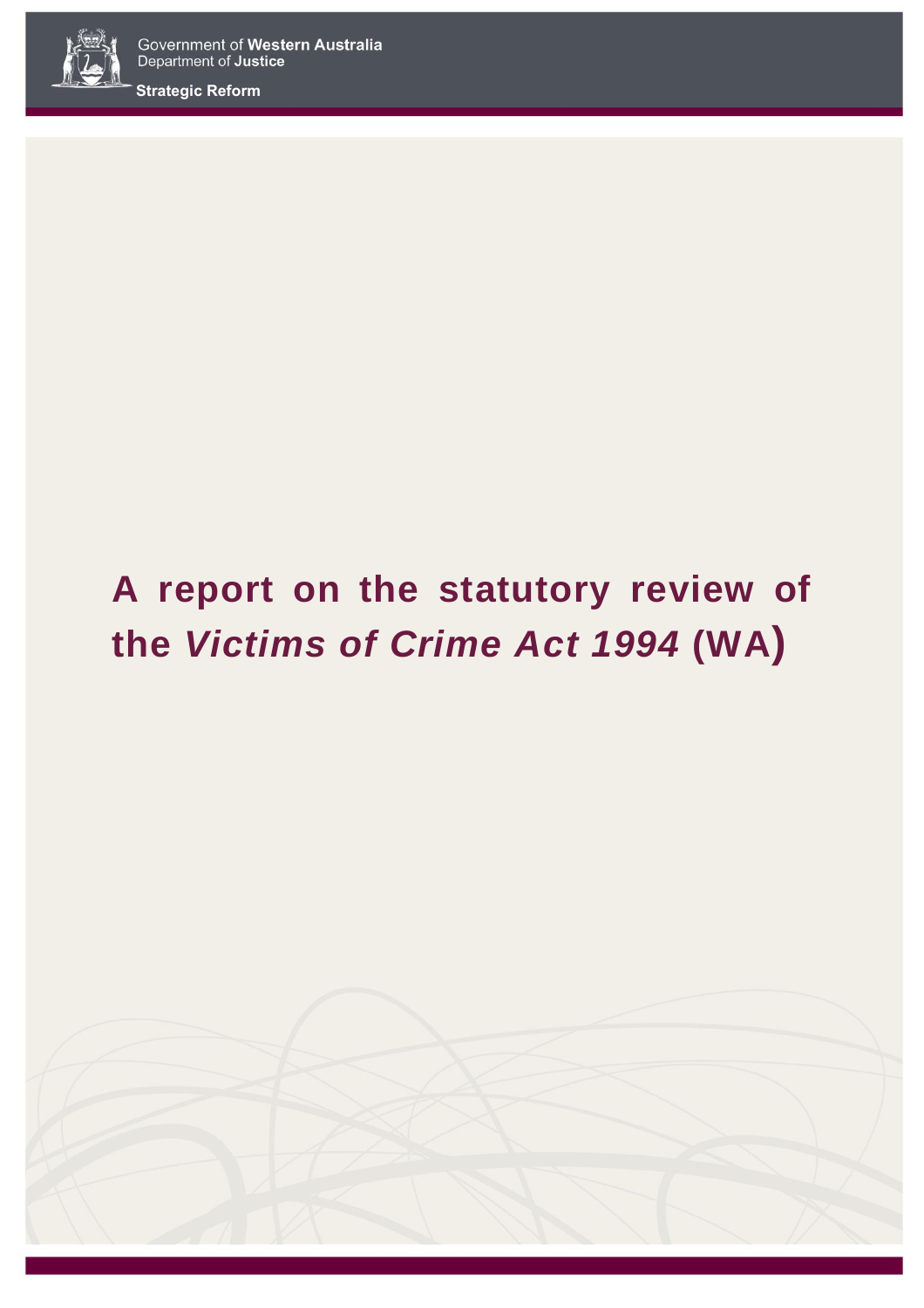# **Contents**

| 1            |     |                                                                             |  |
|--------------|-----|-----------------------------------------------------------------------------|--|
| $\mathbf{2}$ |     |                                                                             |  |
| 3            |     |                                                                             |  |
|              | 3.1 |                                                                             |  |
|              |     |                                                                             |  |
| 4            |     |                                                                             |  |
|              | 4.1 |                                                                             |  |
|              | 4.2 |                                                                             |  |
|              | 4.3 |                                                                             |  |
| 5            |     | Review of the operation and effectiveness of the Act                        |  |
|              | 5.1 |                                                                             |  |
|              | 5.2 |                                                                             |  |
|              | 5.3 | Section 4 – Information about victims, provision of by WA Police and DPP 32 |  |
| 6            |     |                                                                             |  |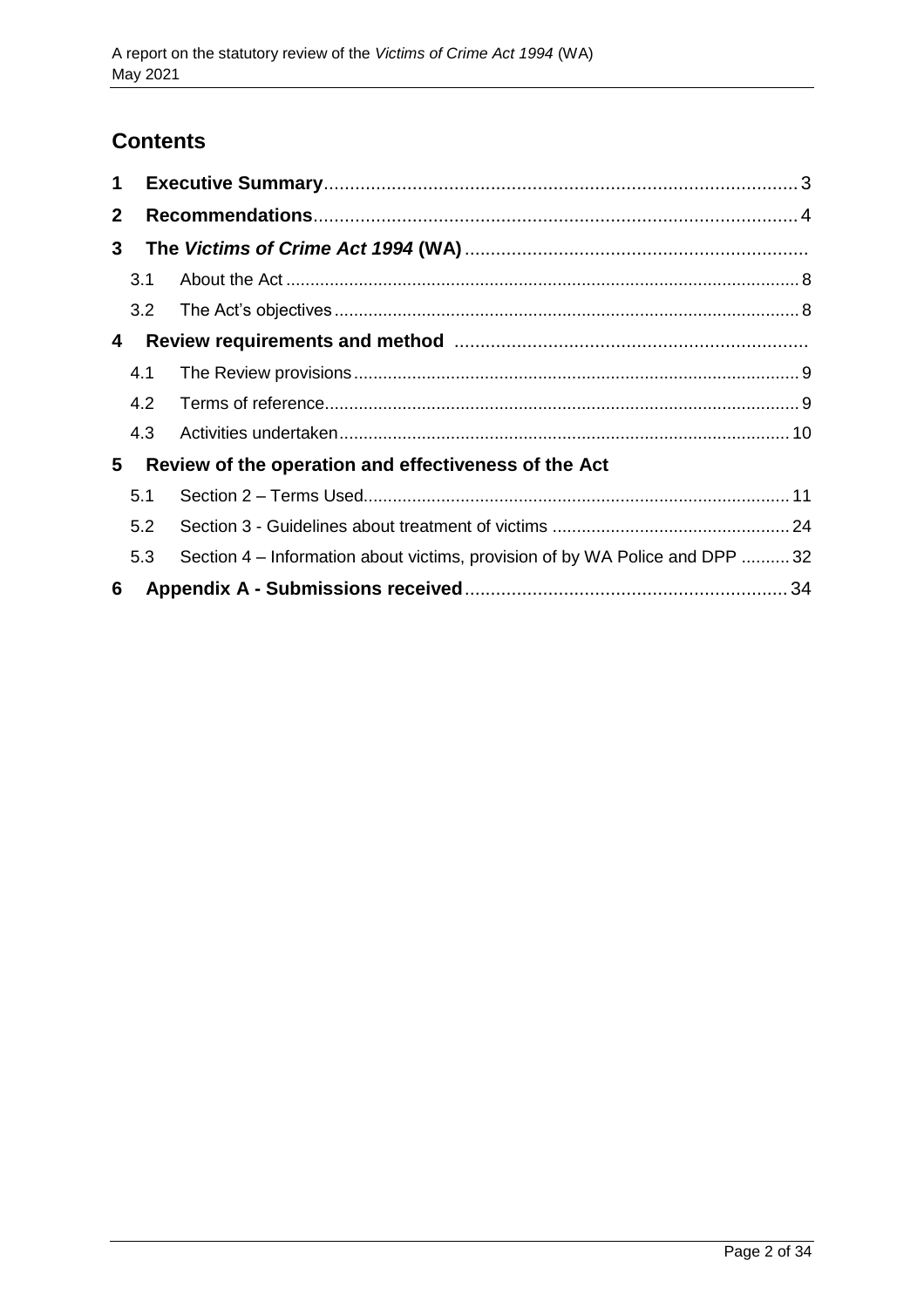# <span id="page-2-0"></span>**1 Executive Summary**

- The *Victims of Crime Act 1994* (WA) (the Act) commenced operation on 20 January 1995. The Act was introduced to address the needs of victims and their potential alienation from the criminal justice process.
- The Act provides Guidelines for relevant Western Australian public officers and bodies to 'have regard to' in the treatment of victims of crime. The Act also prescribes that information may be shared between relevant public bodies so that victims may be offered State Government victim support services.
- Section 6(1) of the Act requires that, the Attorney General is to carry out a review of the operation and effectiveness of the Act as soon as is practicable after 1 January 2010, and every five years thereafter.
- The Department of Justice (the Department) has undertaken this statutory review (the Review) on behalf of the Attorney General. This Review report is prepared in accordance with section 6(2) of the Act, for the purpose of tabling in each House of Parliament as soon as practicable after it is prepared.
- In carrying out the Review, the Department consulted with pertinent stakeholders and considered arrangements in other jurisdictions. Appendix A of this report lists stakeholder submissions.
- This report makes a total of 17 recommendations, including amendment of a number of the Act's provisions to improve overall operation and effectiveness.
- This includes that amendments are made to update the definition of the term "victim" in the Act, and to strengthen Schedule 1 of the Act (*Guidelines as to how victims should be treated* by relevant public officers and bodies).
- A number of the recommended amendments (as identified in the report) should be subject to further consultation with relevant public bodies and nongovernment stakeholders prior to implementation.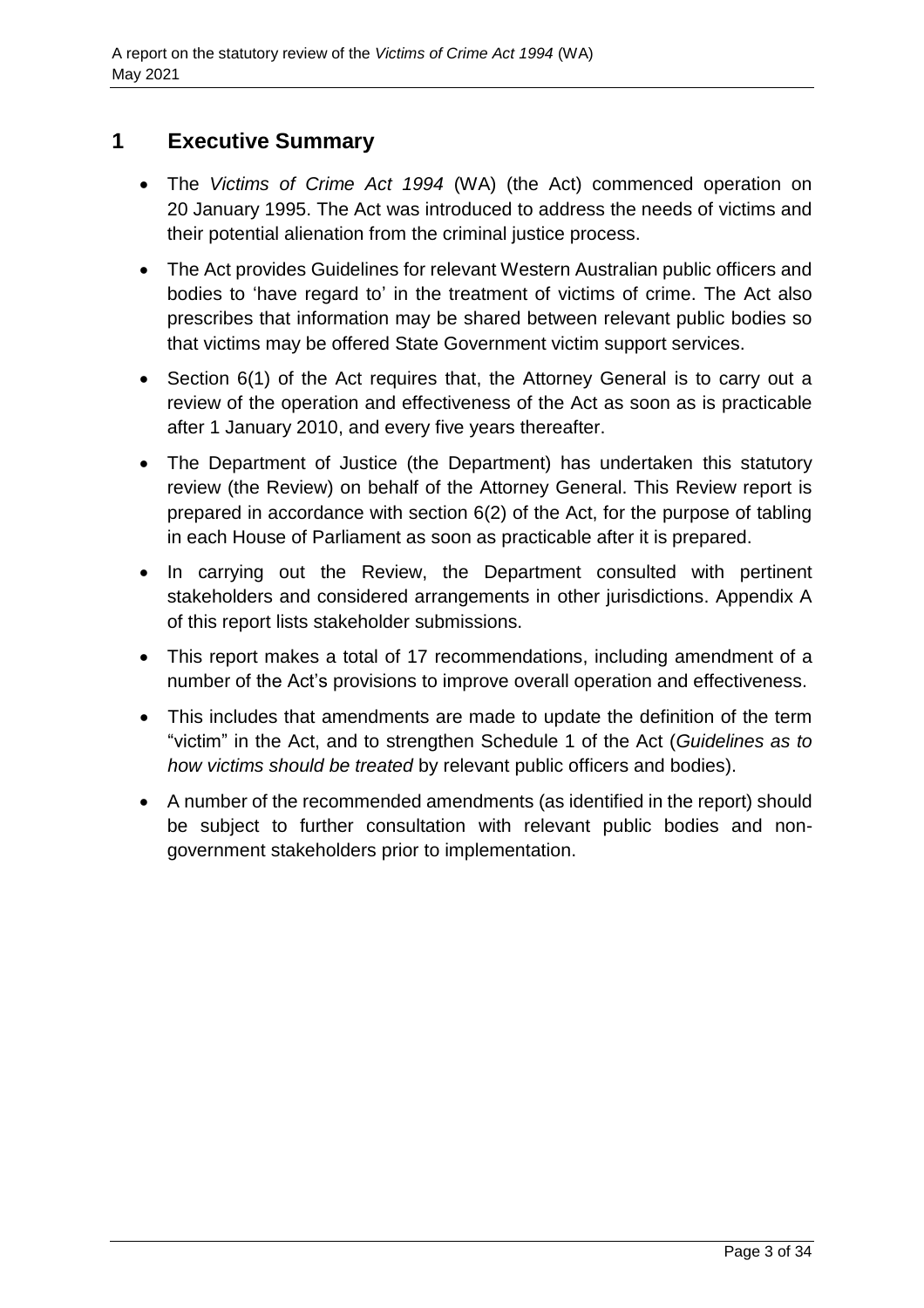# <span id="page-3-0"></span>**2 Recommendations**

## **Recommendation 1.**

Amend section 2 of the Act to expand the term 'victim' to include parents or guardians of a victim under the age of 18 years old, and parents or guardians or carers of a victim who is incapable of managing his or her affairs because of mental impairment.

Amend the Act to define the term 'mental impairment' to provide for consistency with the definition used in the *Criminal Law (Mentally Impaired Accused) Act 1996* (WA).

## **Recommendation 2.**

Prior to expanding the term 'victim' – to include parents or guardians of a victim under the age of 18 years old, and parents or guardians or carers of a victim who is incapable of managing his or her affairs because of mental impairment – investigate whether and how these categories of victim might be limited with reference to the seriousness of the act or offence committed by the offender and reflect this finding in the definition.

## **Recommendation 3.**

Amend section 2 of the Act to expand the term 'victim' to include a member of a person's immediate family where an offence results in permanent incapacity of that person. However, in doing so consideration should be given to excluding circumstances where an immediate family member has caused the victim's incapacity.

## **Recommendation 4.**

Amend section 2 of the Act to include a definition of 'permanent incapacity'.

## **Recommendation 5.**

Amend section 2 of the Act to expand the term 'victim' to include persons witness to a 'serious offence', and children exposed to an offence under the *Criminal Code* (WA) committed in circumstances of family violence.

In developing this amendment, consideration should be given to what may constitute a serious offence taking into account other legislation such as the *High Risk Serious Offenders Act 2020* (WA) and to providing a clear definition as to 'family violence' such as under the *Restraining Orders Act 1997* (WA).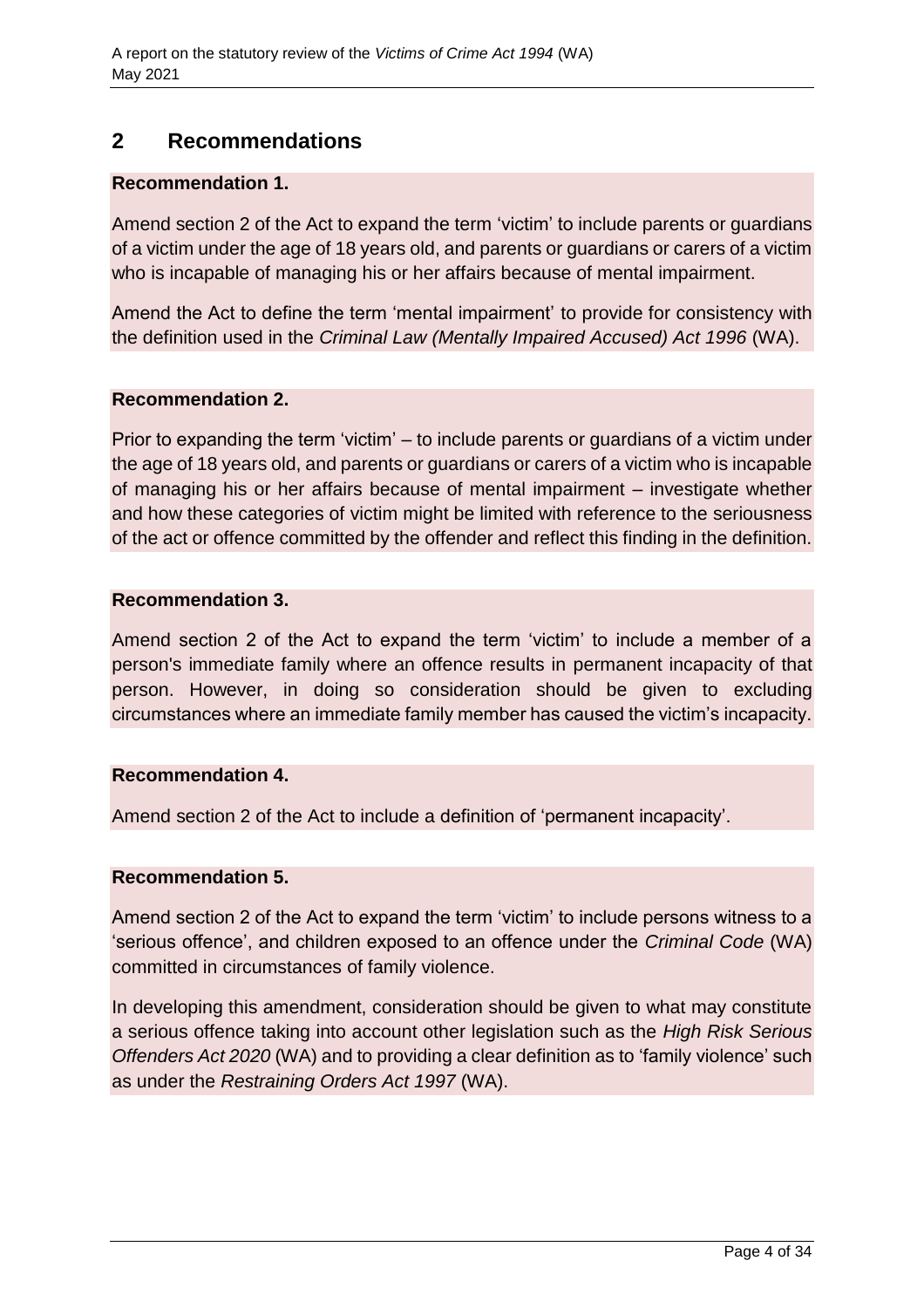#### **Recommendation 6.**

Amend section 2 of the Act to include a definition of 'immediate family'.

The definition of 'immediate family' should include a person who is, under Aboriginal customary law or culture, regarded as equivalent to an immediate family member.

Any further amendments to the Act that refer to family members (such as Recommendation 1) should also recognise equivalent relationships under Aboriginal customary law or culture.

These amendments may be informed by the meaning of 'family member' in the Criminal Law (Unlawful Consorting) Bill 2020 (WA) including in relation to the inclusion of persons regarded as family members under the customary law and culture of the Aboriginal person's community.

#### **Recommendation 7.**

Develop educational guidelines, in consultation with Aboriginal people and organisations, that will assist State victim service providers to interpret and apply the Act to equivalent relationships under Aboriginal customary laws and culture.

#### **Recommendation 8.**

That in expanding the term 'victim' inclusive of Recommendations 1 to 6 above, amendments are developed in consultation with State victim service providers to ensure the definition is sufficiently clear to support their determination of victim eligibility and provision of services.

#### **Recommendation 9.**

Amend the definition of the term 'victim' in section 2 of the Act to remove the words 'whether or not that injury, loss or damage was reasonably foreseeable by the offender'.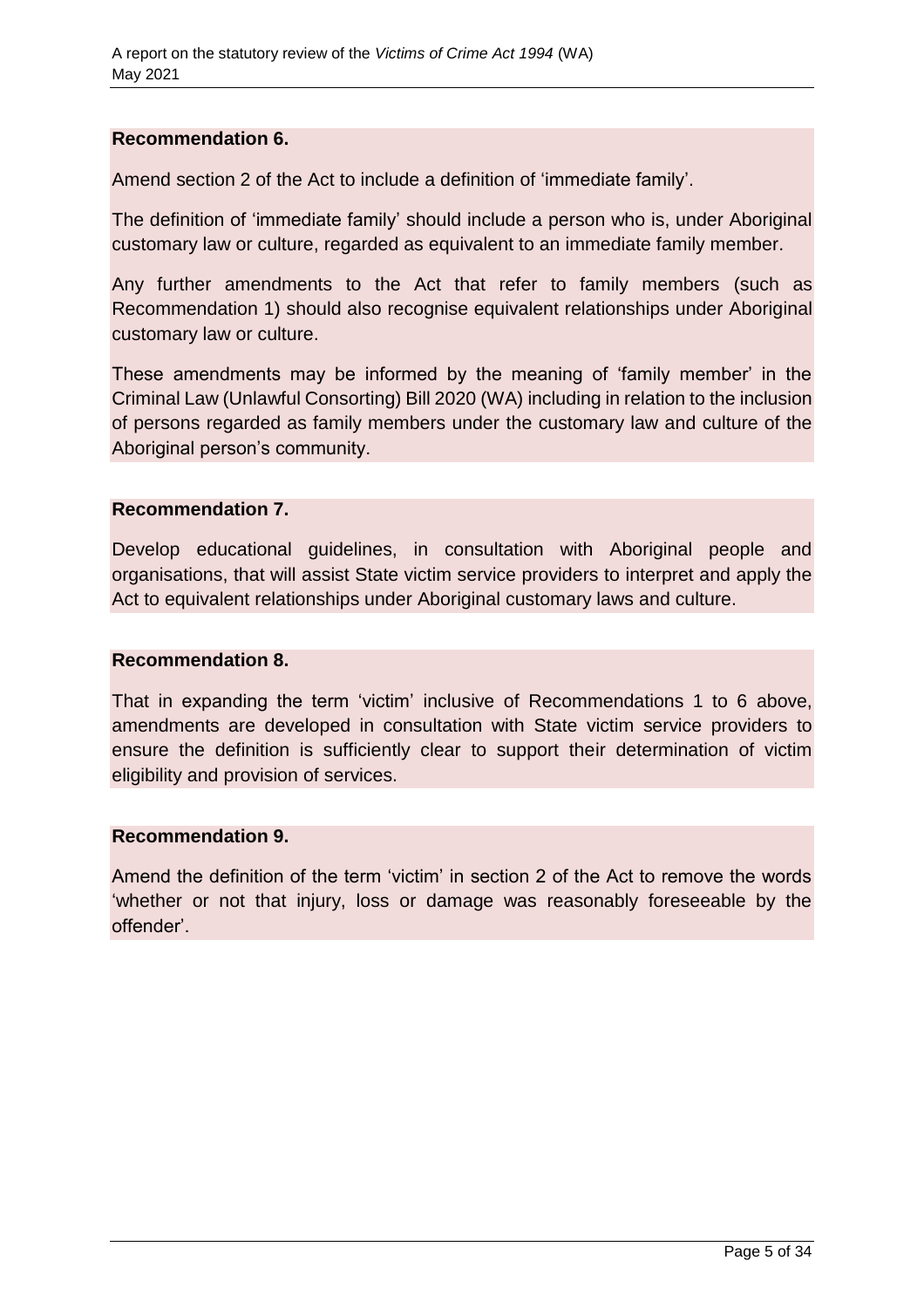#### **Recommendation 10.**

Evaluate whether the term 'victim' can be aligned across WA legislation, taking into account that statutory definitions must be fit-for-purpose.

Ensure that any new legislation intending to refer to the term 'victim' is consistent with the definition of 'victim' in the Act, where appropriate.

#### **Recommendation 11.**

Consider the benefits of moving away from 'Guidelines' towards a 'Victims Rights' based framework.

#### **Recommendation 12.**

Replace the term 'offender' in Guideline 7 of Schedule 1 of the Act with the term 'accused'.

#### **Recommendation 13.**

Amend the Guidelines in Schedule 1 of the Act to include the provision of assistance to a victim in preparing a Victim Impact Statement.

## **Recommendation 14.**

Amend Schedule 1 of the Act to include an additional Guideline for public officers and bodies to treat victims in a way that is respectful of their particular needs inclusive of race or indigenous background, cultural diversity, age, sex, gender, sexual orientation and disability.

#### **Recommendation 15.**

Amend Guideline 11 in Schedule 1 of the Act so that the victim can request to be informed of the location of the offender's Community Justice Service reporting centre where the offender is released on a community based order or a similar order, unless the Department of Justice is legally prohibited from sharing this information.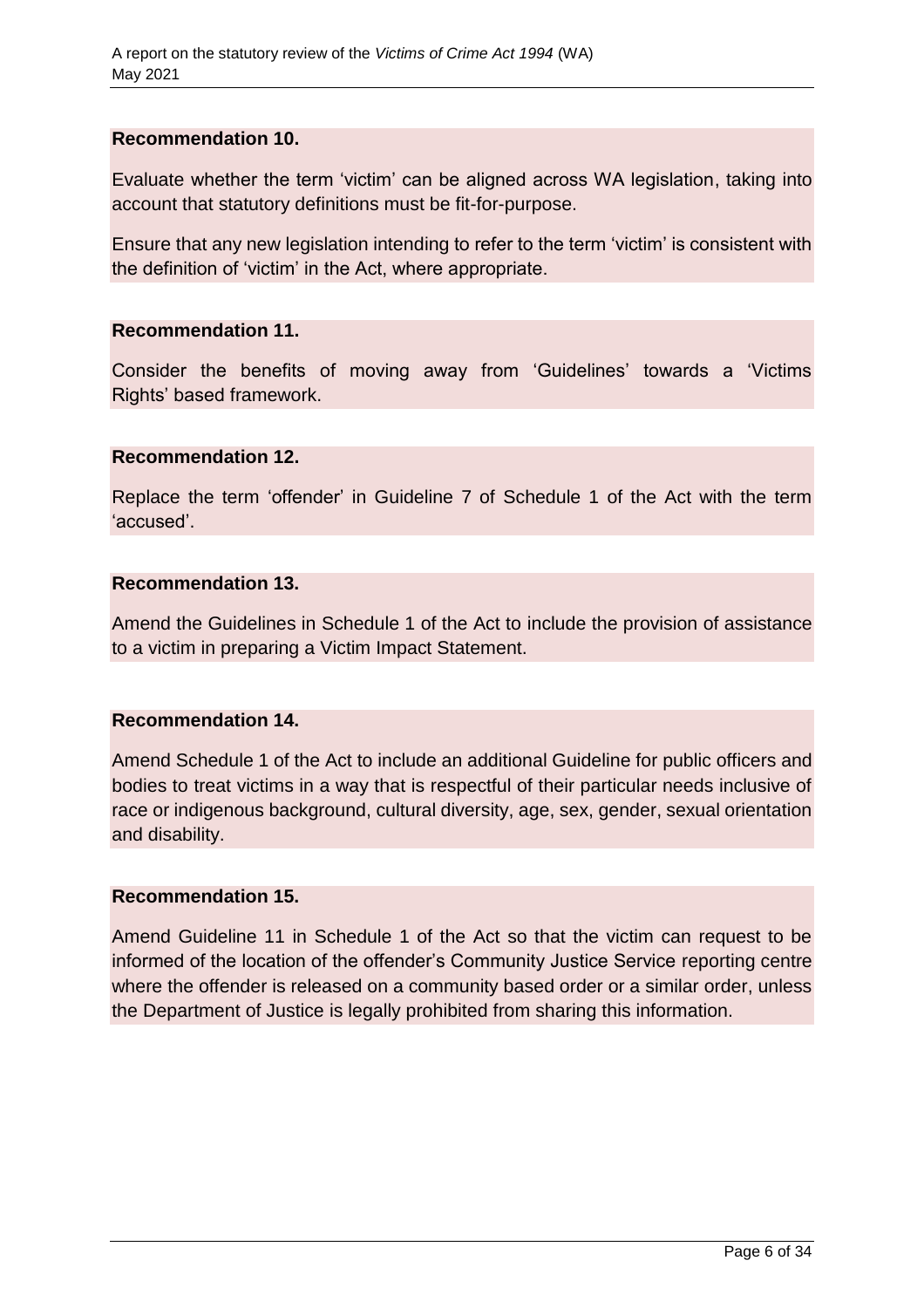#### **Recommendation 16.**

Amend Guideline 12 in Schedule 1 of the Act to provide that a victim 'who has so requested' should be informed of any escape from custody by the offender, except in circumstances where the provision of that information might jeopardise police investigations and/or place the victim at risk.

#### **Recommendation 17.**

Examine whether it would be appropriate and practicable to amend Guidelines 6, 7, 8, 11 and 12 in Schedule 1 of the Act to remove 'who has so requested' and include the flexibility to opt out (and opt back in) should the victim not wish to be informed. This should take into account possible resource and operational implications and whether this may impact on the ability of public officers and bodies to comply with the Guidelines.

In conjunction with this, consider whether there is merit in modifying Guideline 6 to provide for a victim to be informed about the name of the adult accused/offender taking into account legal, privacy and safety issues.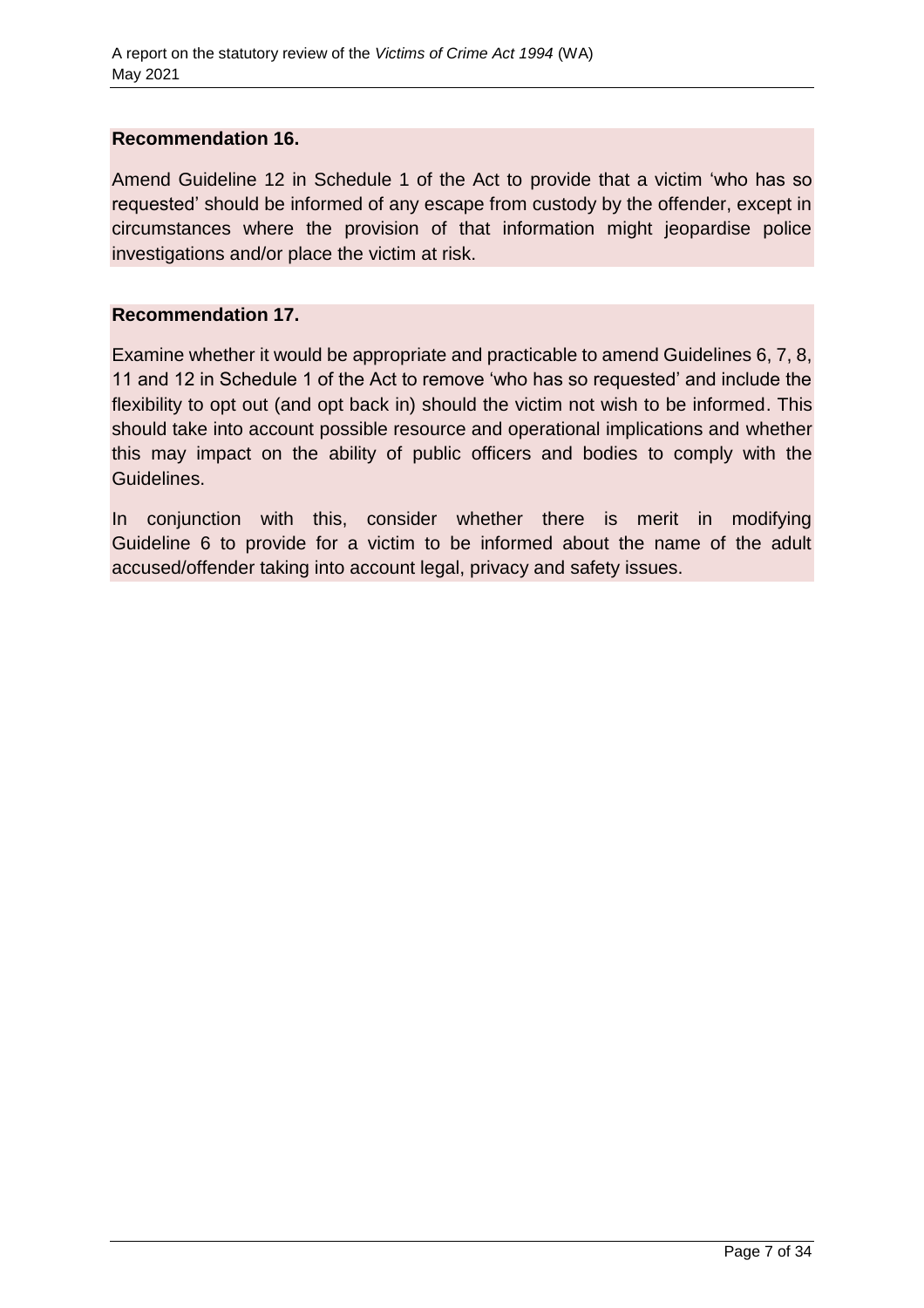# <span id="page-7-0"></span>**3 The** *Victims of Crime Act 1994* **(WA)**

## <span id="page-7-1"></span>**3.1 About the Act**

The Act commenced operation on 20 January 1995 to address the needs of victims of crime and their potential alienation from the criminal justice process. In the second reading speech of the Victims of Crime Bill 1994, the Hon George Cash stated:

The Government believes there needs to be a balance and more attention should be focused on the victims and their families; the people who have had their property stolen and damaged, who have been assaulted and who have been abused. The Victims of Crime Bill is a significant initiative of the coalition Government to honour its pledge to victims. The needs of the victim are now a fundamental part of decision making when it comes to the justice system. 1

Guidelines are set out in the Act for Western Australian public officers and bodies to 'have regard to' in the treatment of victims of crime where 'relevant to their functions' and 'practicable' to do so.<sup>2</sup> Section 2 of the Act defines 'public officers and bodies'.

The Act also allows for information to be shared between public bodies. This includes that the Director of Public Prosecutions (DPP) and the Western Australia Police Force (WA Police) may provide information 'in relation to a victim' so that a public sector agency can offer the services it has available to a victim.<sup>3</sup>

There are dedicated areas in the Department of Justice (the Department) responsible for assistance and support services to victims of crime. These victim service providers are guided by the definition of 'victim' in section 2 of the Act to determine persons eligible to receive services.

## <span id="page-7-2"></span>**3.2 The Act's objectives**

The Second Reading Speech and subsequent parliamentary debates identified that the Act's main objectives are to:

- recognise the impact of crime on victims, including the victims' families, and support victims of crime in the criminal justice system<sup>4</sup>;
- create a positive duty on public officers and bodies to be sensitive to victims needs by having regard to the Guidelines<sup>5</sup>; and

 $\overline{a}$ 

<sup>1</sup> The Hon. George Cash MLC, North Metropolitan Leader of the House, Legislative Council, Parliamentary Debates (Hansard), 1 December 1994, pp. 8246- 8248.

<sup>2</sup> *Victims of Crime Act 1994* (WA), s.3.

 $3$  lbid, s.4.

<sup>4</sup> The Hon. George Cash MLC.

<sup>5</sup> Ibid.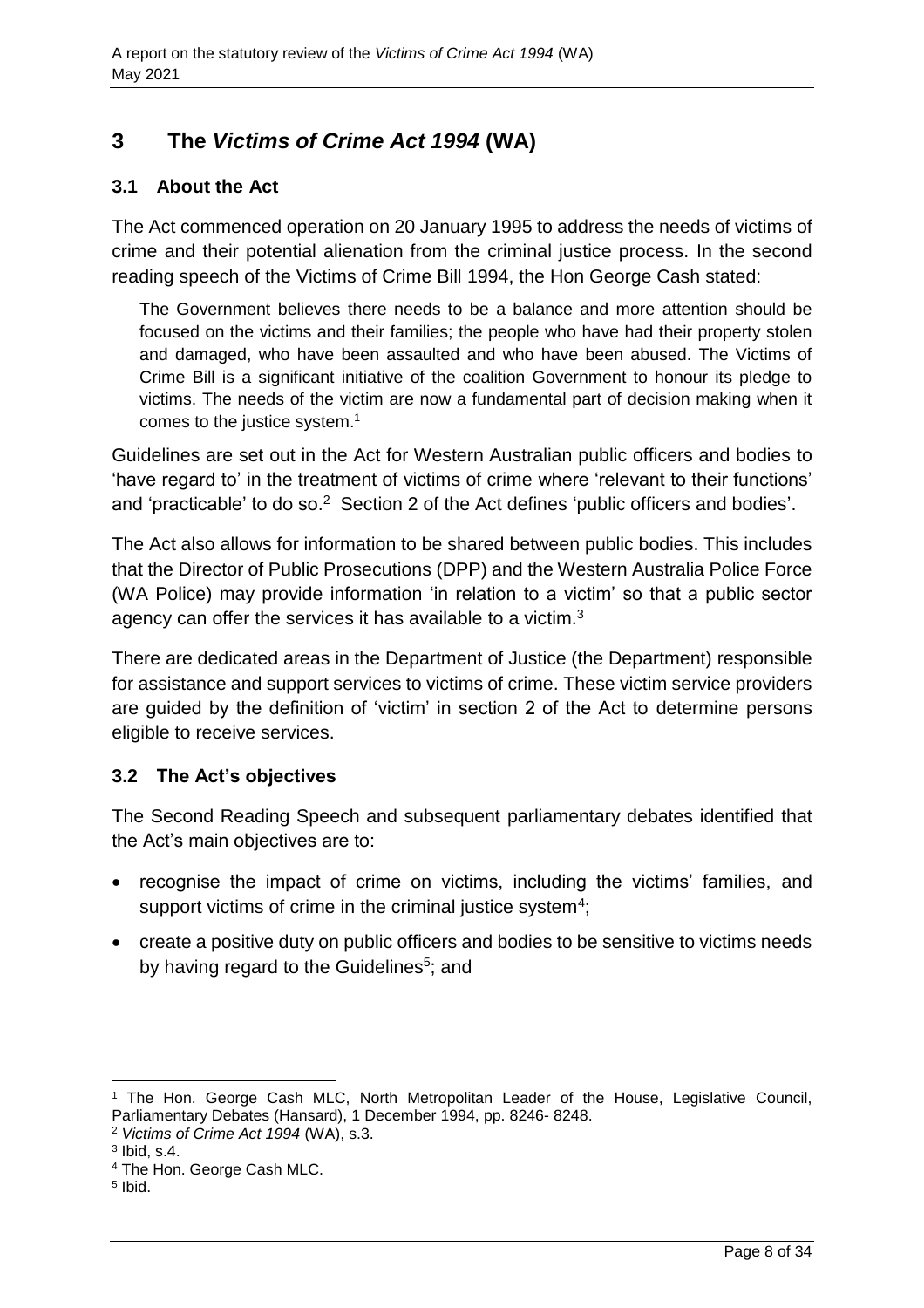• facilitate appropriate information sharing to improve the level of information available to victims<sup>6</sup>.

## <span id="page-8-0"></span>**4 Review requirements and method**

## <span id="page-8-1"></span>**4.1 The Review provisions**

Section 6 of the Act provides as follows:

#### **6. Review of Act**

- (1) The Minister is to carry out a review of the operation and effectiveness of this Act as soon as is practicable after –
	- (a) 1 January 2010; and
	- (b) the expiry of each 5 year period after that day.
- (2) The Minister is to cause a report to be prepared on each review and is to cause the report to be tabled before each House of Parliament as soon as practicable after it is prepared.

Reviews of the Act were undertaken in 1999 and 2005. The last review of the Act was tabled in Parliament in November 2013 (the 2011 Review).<sup>7</sup>

In accordance with section 6 of the Act, a further review was to be carried out 'as soon as is practicable' after 1 January 2015. However, the Review was deferred to allow time for the Office of the Commissioner for Victims of Crime to become established and obtain operational experience in relation to the treatment of victims of crime.

The Department has conducted the current Review on the Attorney General's behalf, the results of which are set out below.

## <span id="page-8-2"></span>**4.2 Terms of reference**

In accordance with section 6(1) of the Act, the Review has examined the operation and effectiveness of the provisions in the Act, with a focus on the achievement of the identified objectives.

The Review has been undertaken in respect of the operation and effectiveness of:

 $\bullet$  Section 2 – Terms used;

l

<sup>6</sup> The Hon Michael Mischin, Attorney General, Legislative Council. Parliamentary Debates (Hansard), 26 November 2013, pp. 6502b-6503a.

<sup>7</sup> Department of the Attorney General, *Report on the 2011 Review of the Victims of Crime Act 1994*, November 2013. Tabled in Parliament of Western Australia: Legislative Assembly, Paper no.1146, 13 November 2013; and Legislative Council, Paper no.1044, 26 November 2013.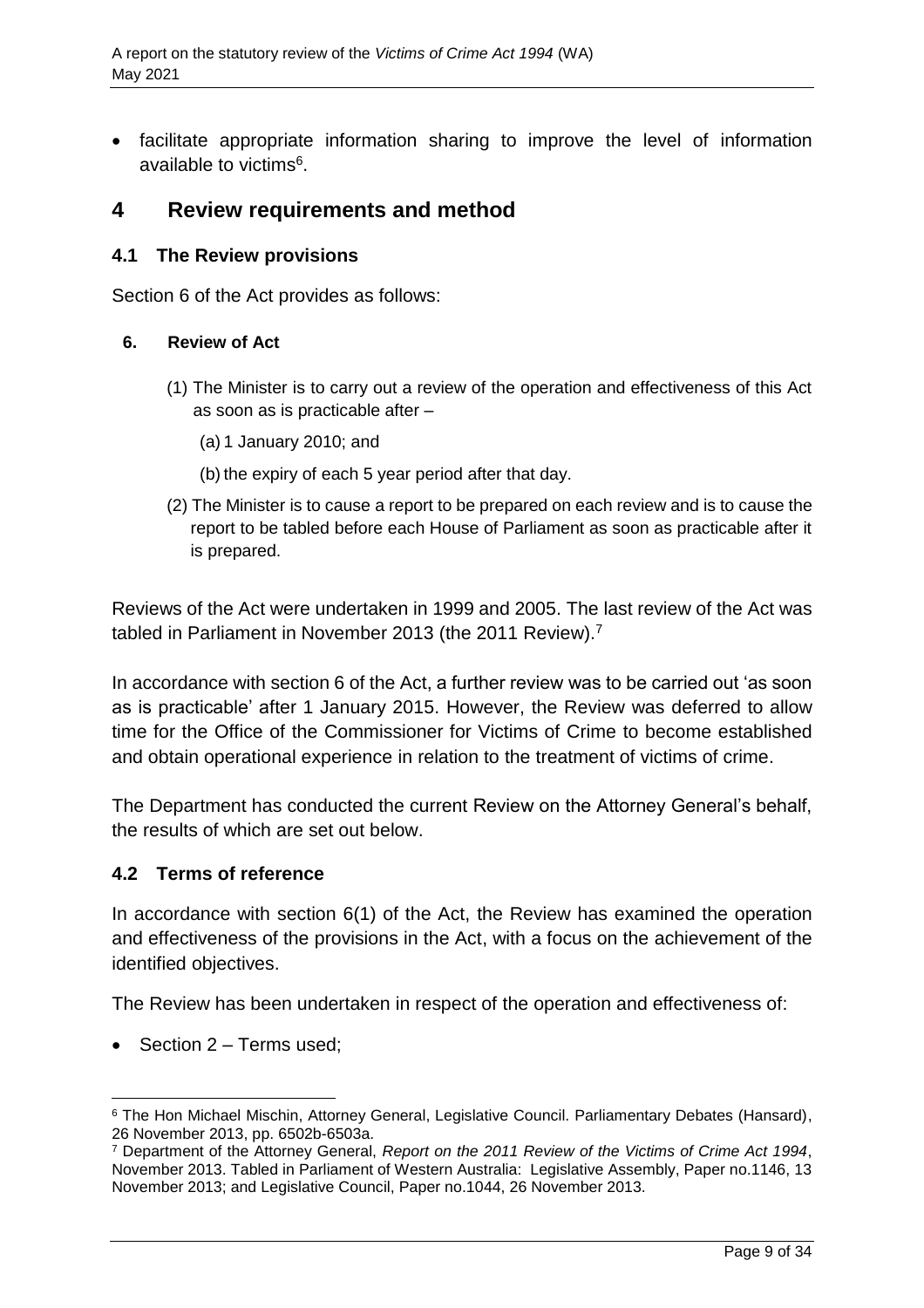- Section 3 Guidelines about treatment of victims;
- Section 4 Information about victims, provision of by WA Police and DPP; and
- Schedule 1 Guidelines as to how victims should be treated (the Guidelines).

## <span id="page-9-0"></span>**4.3 Activities undertaken**

l

In carrying out the Review, the Department:

- reviewed relevant literature and reports;
- developed and distributed a discussion paper; and
- consulted with relevant Western Australian public officers and bodies, nongovernment organisations, and relevant persons.

## **4.3.1 Stakeholder consultation and submissions**

The Department initiated stakeholder consultation by inviting submissions to a discussion paper.<sup>8</sup> This was done via advertising on the Department's website, in *The West Australian* newspaper and on ABC Radio Perth.

During the discussion paper consultation period, the Department also held a Public Forum (the Forum) at the Perth Town Hall. Ten people attended the Forum. Three submissions from members of the public were received after the Forum.

Targeted consultation was also undertaken with pertinent stakeholders including public bodies with justice functions and those that provide services to victims, other relevant public authorities, community legal organisations, organisations that assist victims, relevant experts, and victim representatives.

<span id="page-9-1"></span>Stakeholders who made submissions to the Review are listed at Appendix A of this report.

<sup>8</sup> Government of Western Australia, Department of Justice, Commissioner for Victims of Crime, *Statutory Review of the Victims of Crime Act 1994* – *Discussion Paper*, August 2018.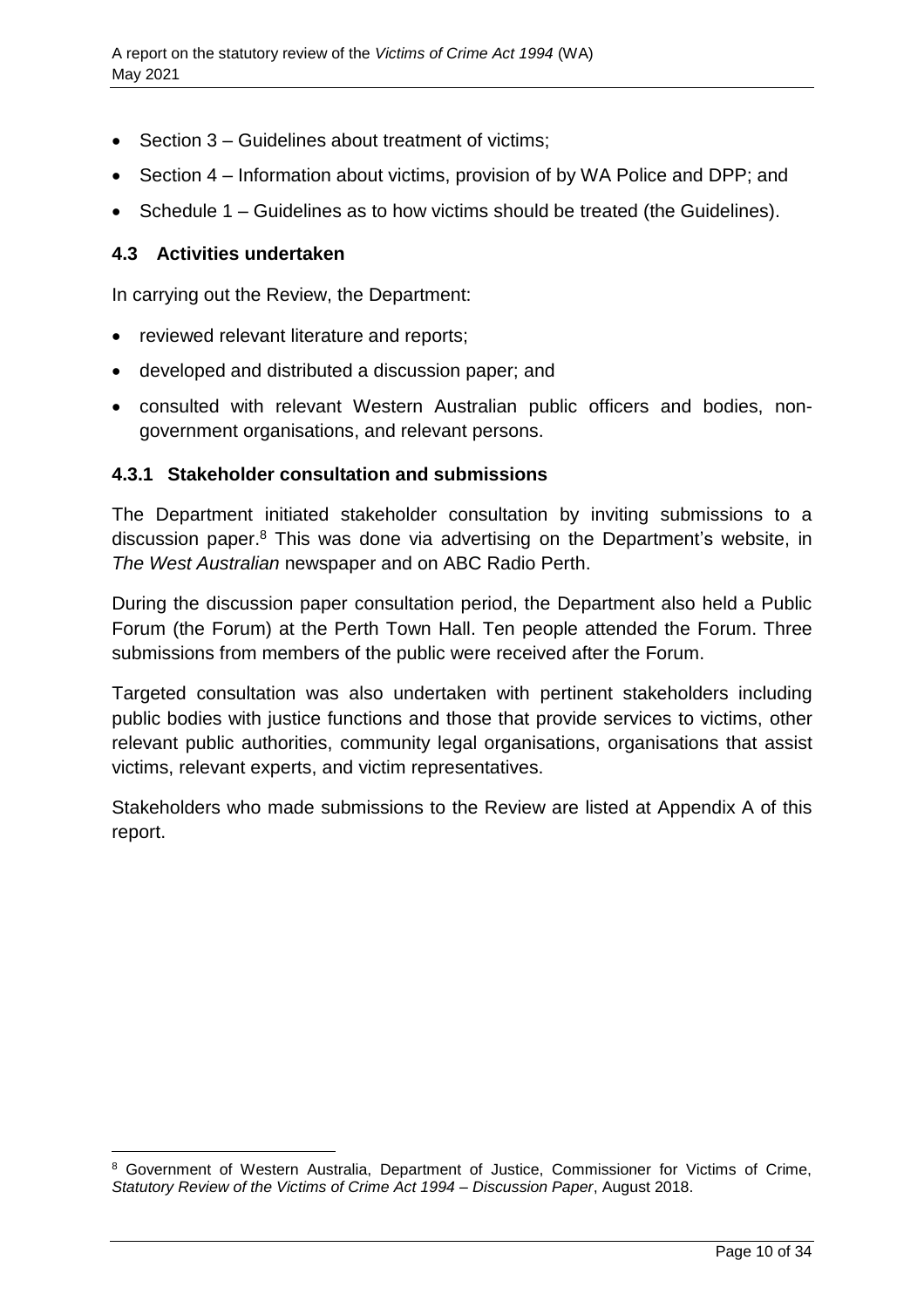# **5 Review of the operation and effectiveness of the Act**

## <span id="page-10-0"></span>**5.1 Section 2 – Terms Used**

Section 2 currently defines four terms for the purpose of the Act: 'guidelines', 'offence', 'public officers and bodies', and 'victim'.

With the exception of the terms 'victim' and 'guidelines', the terms listed under section 2 of the Act were found to be effective and appropriate.

## **5.1.1 The term 'victim' is limited and should be expanded to recognise a more contemporary understanding of the impact of crime on victims**

The definition of 'victim' helps determine the applicability of the Act's information sharing provisions and Guidelines, and is also used by State victim service providers to determine who may access services.

This Review has considered whether the term 'victim' satisfactorily recognises the impact of crime on victims, including victims' families, and appropriately supports victims of crime in the criminal justice system.

The term 'victim' under the Act states:

#### *victim* means -

- (a) a person who has suffered injury, loss or damage as a direct result of an offence, whether or not that injury, loss or damage was reasonably foreseeable by the offender; or
- (b) where an offence results in death, any member of the immediate family of the deceased.

A number of stakeholder submissions identified that the current definition of 'victim' in section 2 of the Act is limited and should be expanded to include broader categories of victims of crime.

The 2011 Review of the Act recommended that the definition of 'victim' be expanded to include the parent and/or guardian of a child and the carer of a person who is incapable of managing his or her affairs because of mental impairment and who has been the victim of an offence.

It is acknowledged that, if the term 'victim' is expanded and there is no corresponding increase in resources available to victim support services, the same fixed resources will then be applied to a larger pool of victims. This may result in a reduction in services provided to victims and the need to prioritise certain categories of victims.

Based on the submissions from stakeholders and findings of the 2011 Review, the following (three) categories of 'victim' were considered for inclusion in the Act: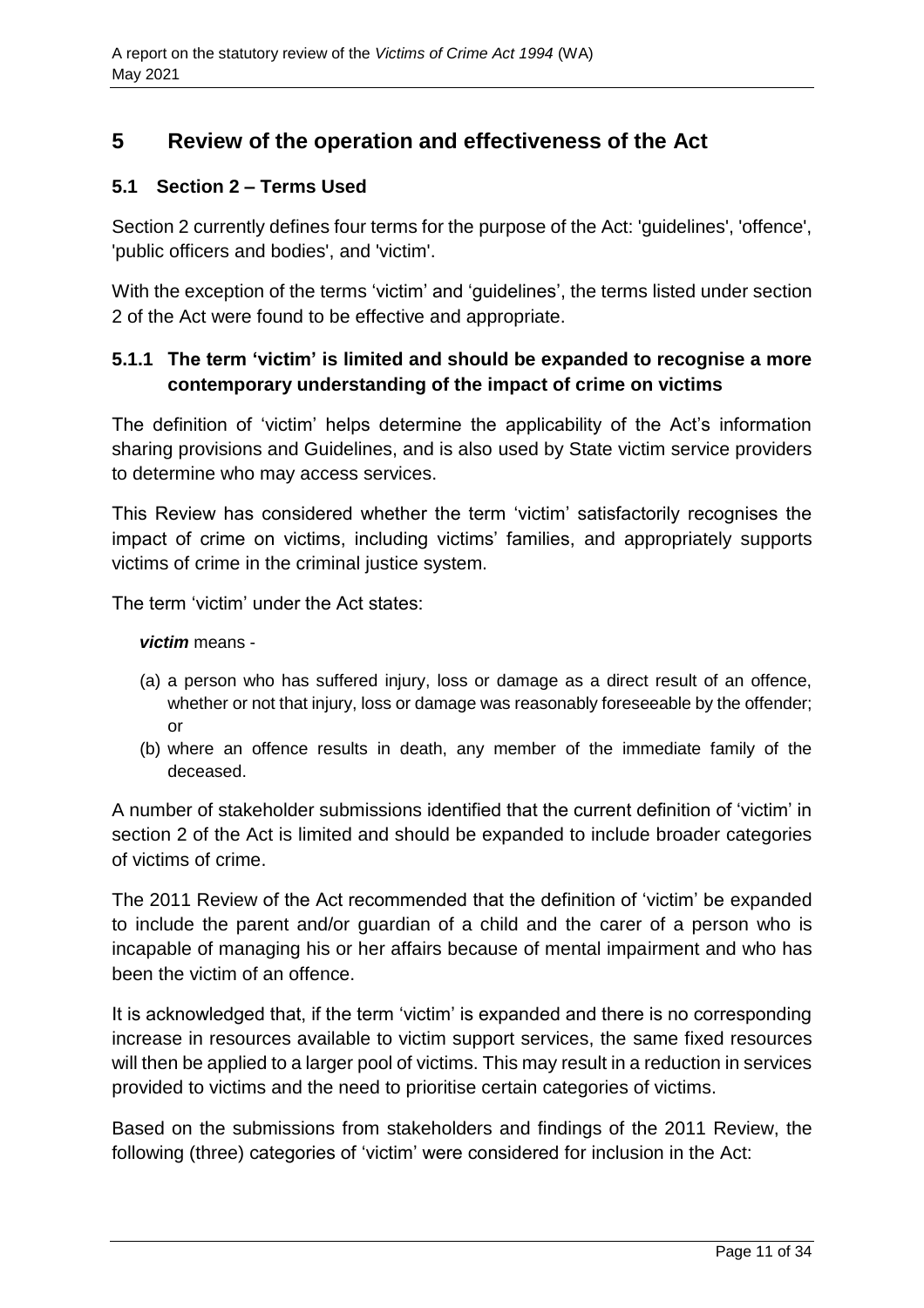- parents, guardians or carers of a victim under the age of 18 years or a victim who is incapable of managing his or her affairs;
- immediate family where an offence results in permanent incapacity of a person; and
- persons witness to a violent offence.

Detailed consideration of the above categories of victim is set out below.

*Parents, guardians or carers of a victim under the age of 18 years or a victim who is incapable of managing his or her affairs* 

The 2011 Review recommended that consideration should be given to expanding the definition of a victim under the Act to cover parents and guardians of children and incapable persons who are direct victims of crimes.

Submissions to the Review from the Office of the Commissioner for Victims of Crime (OCVoC), the Department of Communities (Communities) and the public supported expanding the definition to include this category of victim. WA Police also advised that it was amenable to this proposed change.

While specific to family and domestic violence, Recommendation 64(1) of the Law Reform Commission of Western Australia's (LRCWA) report titled *Project 104 - Enhancing Family and Domestic Violence Laws* (the LRCWA Report) reiterated this view in recommending that:

64(1)(a) That the Department of the Attorney General consider expanding the definition of a victim of crime under the *Victims of Crime Act 1994* (WA) to include the following categories:

(a) A parent, guardian or carer (including equivalent relationships under Aboriginal customary law) of a child (a person under the age of 18 years) who is a victim of a family and domestic violence related offence. <sup>9</sup>

Victims of crime legislation in most other Australian jurisdictions recognise the parent or guardian of a victim who was under the age of 18 years at the time the criminal act was committed. The Australian Capital Territory (ACT) specifically recognise guardians or carers of a legally incompetent person as a victim of crime. <sup>10</sup>

Research literature indicates that family members and social support circles are central to supporting the victim, regardless of age, in their recovery process. <sup>11</sup> Parents, guardians or carers are likely to experience their own intense distress about what has

l

<sup>9</sup> Law Reform Commission of Western Australia, *Project 104 - Enhancing Family and Domestic Violence Laws: Final* Report, June 2014.

<sup>10</sup> *Victims of Crime Act 1994* (ACT), s 6(1)(e).

<sup>11</sup> Fuller G, 'Non-offending parents as secondary victims of child sexual assault', *Trends and Issues in Crime and Criminal* Justice, No.500, March 2016, Australian Institute of Criminology.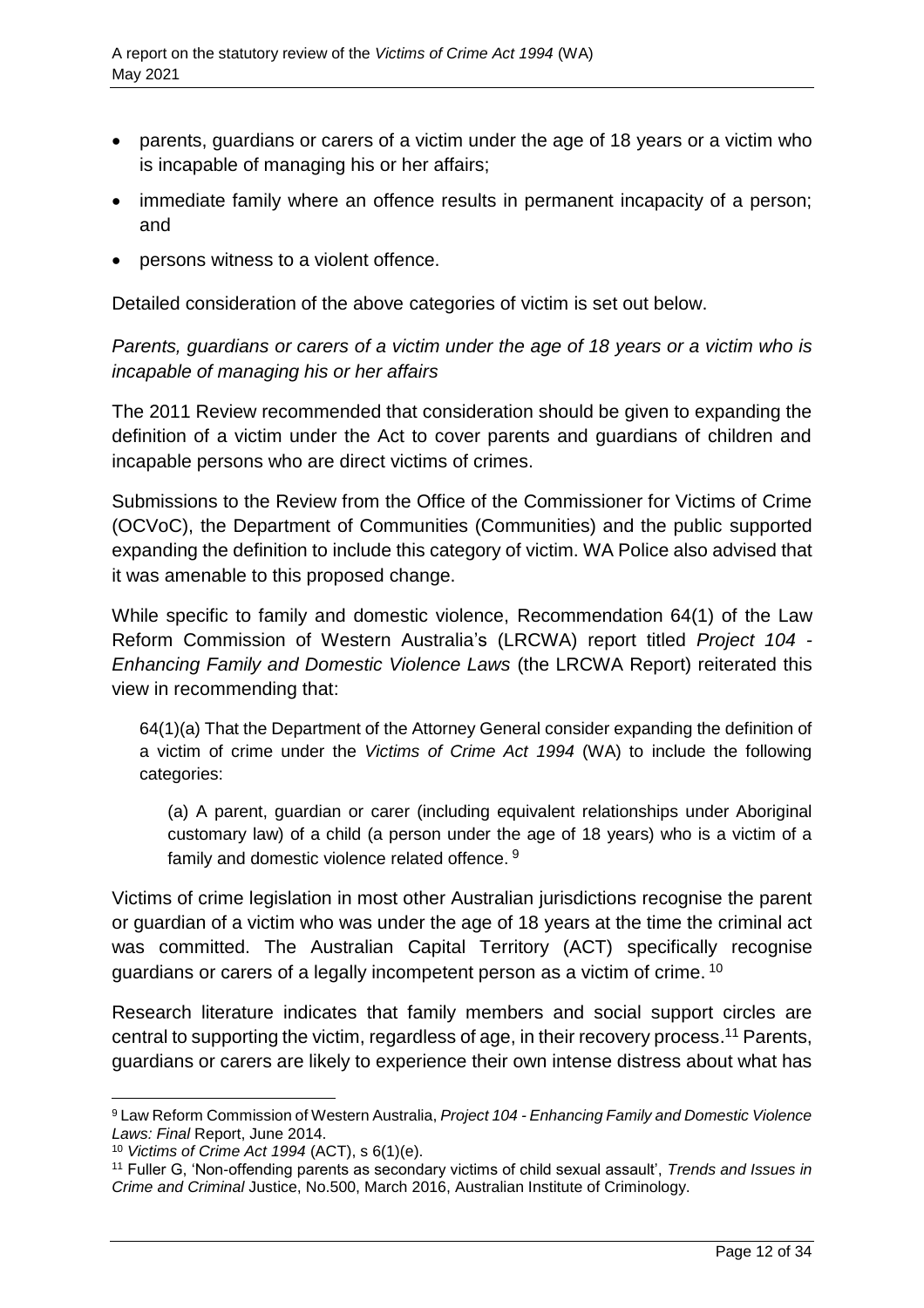happened and can be significantly impacted. The research literature also highlights that parents and guardians/carers should be appropriately supported both emotionally and practically so they can sufficiently support the primary victim.<sup>12</sup>

Having considered the above, it is recommended that parents, guardians or carers of a victim under the age of 18 years old or a victim incapable of managing his or her own affairs should be recognised as victims of crime under the Act.

Moreover, in the NT parents and guardians are eligible for assistance where a child is the primary victim of a violent act.<sup>13</sup>

In Victoria (VIC), to be eligible for assistance under any of the above-mentioned three victim categories, legislation requires that there must have been an 'act of violence'. 14 An 'act of violence' is defined under the *Victims of Crime Assistance Act 1996* (VIC) (VCAA) as a 'criminal act' or 'a series of related criminal acts' that occurred in VIC and that 'directly resulted in injury or death to one or more persons'. The VCAA defines a 'criminal act' as an act or omission that is a 'relevant offence'. The term 'relevant offence' is also defined in the VCAA as the following:

- an offence that involves an assault, an injury or a threat of injury to a person and which is punishable by imprisonment;
- sexual offences;
- the offences of stalking, child stealing and kidnapping; and
- conspiracy, incitement or an attempt to commit any of the offences listed above.<sup>15</sup>

This Review recommends that there is investigation as to whether and how an expanded definition of 'victim' – pertaining to parents and/or guardians of a victim under the age of 18 years old, and carers of a victim who is incapable of managing his or her affairs – might be limited with reference to the seriousness of the act committed by the offender or accused.

It is also recommended that the category of 'persons incapable of managing his or her own affairs' is limited to 'persons incapable or managing his or her own affairs because of mental impairment'. It is recommended that the Act define the term 'mental impairment' to provide for consistency with the definition used in the *Criminal Law (Mentally Impaired Accused) Act 1996* (WA). *16*

 $\overline{a}$ <sup>12</sup> Davis, R, Taylor, B and Bench S, 'Impact of sexual and nonsexual assault on secondary victims.' *Violence Vict*. 1995 Spring, 10(1), 73-84.

<sup>13</sup> *Victims of Crime Assistance Act 2006* (NT), s 11 – Secondary victim.

<sup>14</sup> *Victims of Crime Charter Act 2006* (VIC), s 3(1).

 $15$  Ibid.

<sup>16</sup> *Criminal Law (Mentally Impaired Accused) Act 1996* (WA), s.8 – Terms used.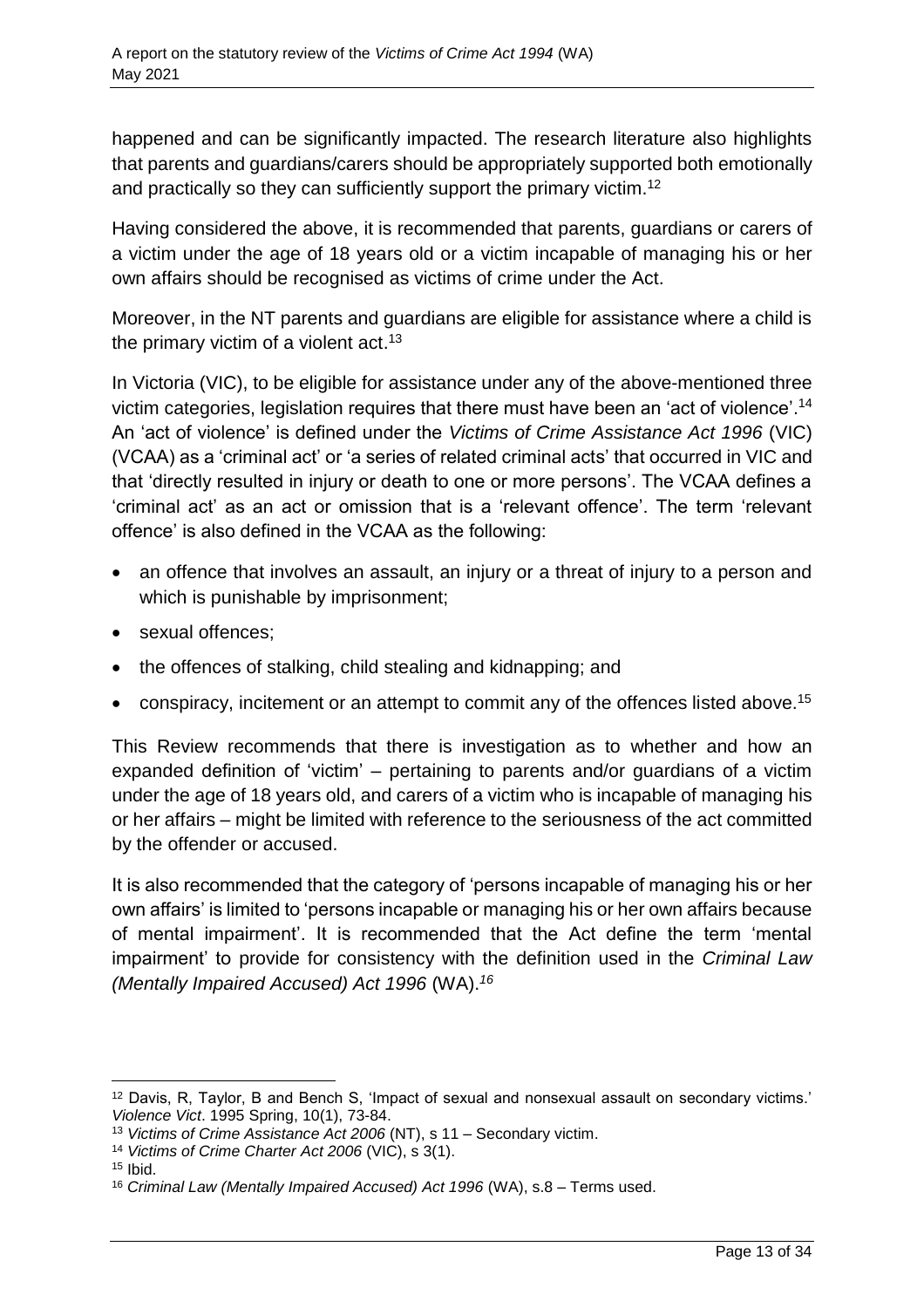#### **Recommendation 1.**

Amend section 2 of the Act to expand the term 'victim' to include parents or guardians of a victim under the age of 18 years old, and parents or guardians or carers of a victim who is incapable of managing his or her affairs because of mental impairment.

Amend the Act to define the term 'mental impairment' to provide for consistency with the definition used in the *Criminal Law (Mentally Impaired Accused) Act 1996* (WA).

## **Recommendation 2.**

Prior to expanding the term 'victim' – to include parents or guardians of a victim under the age of 18 years old, and parents or guardians or carers of a victim who is incapable of managing his or her affairs because of mental impairment – investigate whether and how these categories of victim might be limited with reference to the seriousness of the act or offence committed by the offender and reflect this finding in the definition.

## *Immediate family where an offence results in permanent incapacity of a person*

The Act provides that a victim includes a member of a person's immediate family where the offence causes the death of that person.

The 2011 Review recommended that this category of victim be expanded to include a member of a person's immediate family if the offence results in the death or incapacity of that person. The review also recommended that a definition of incapacity should be included in the Act to assist in interpretation.

This approach was supported in submissions to this Review from OCVoC, WA Police, the Department's Court and Tribunal Services (CTS) Division, Communities and the North Metropolitan Health Service (NMHS). CTS submitted that family members are impacted by crime, particularly when the direct or primary victim suffers lifelong injury that means they require 24 hour care.

Further, the LRCWA Report found that the definition of victim should extend to where a victim of crime has been permanently incapacitated.<sup>17</sup>

Legislation in some other jurisdictions provides scope to recognise immediate family of persons who have suffered various levels of harm as victims of crime. For example, in the *Victims of Crime Act 1994* (ACT) the term victim includes 'a family member, of

l <sup>17</sup> Law Reform Commission of Western Australia (2014), p. 169.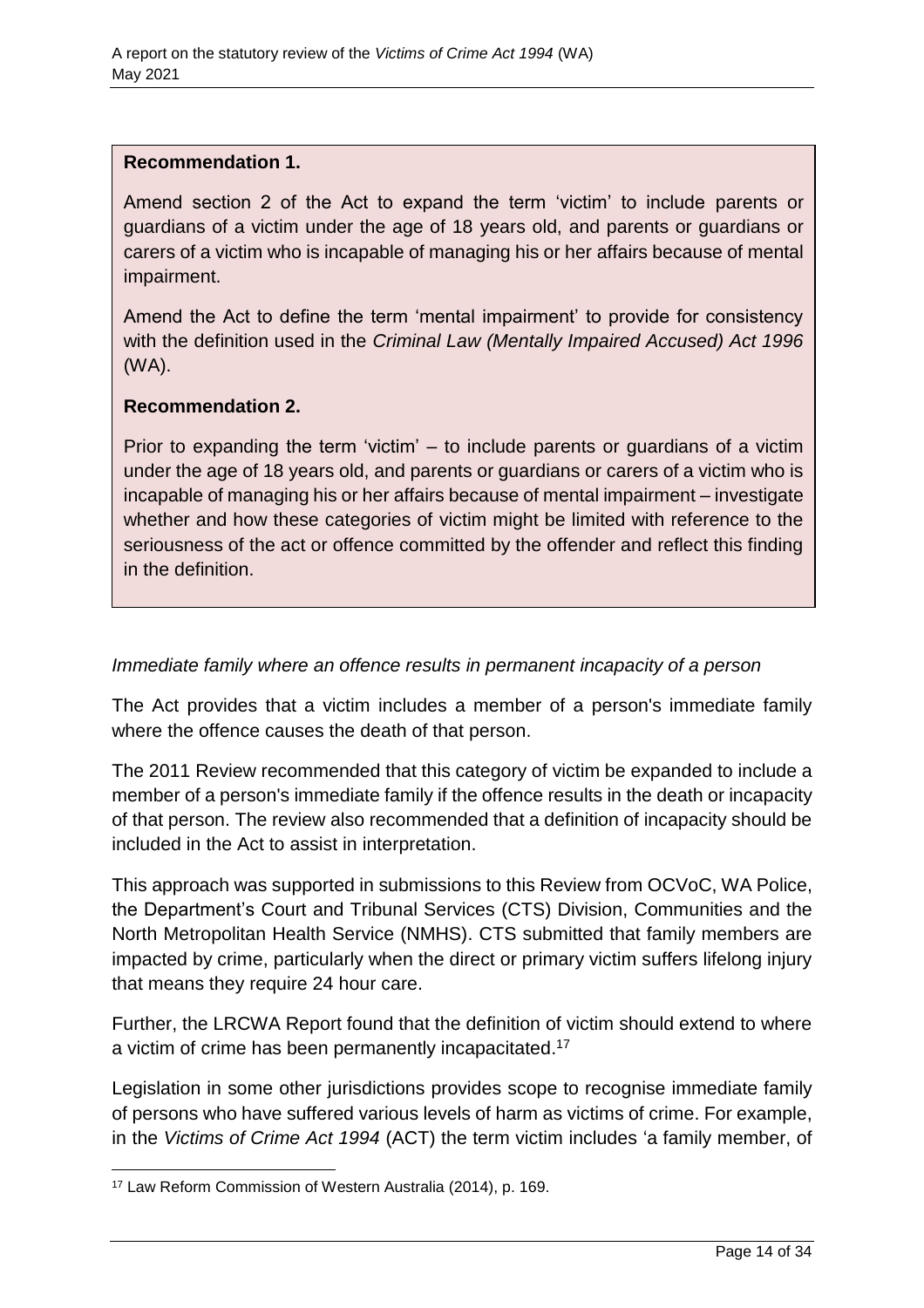the primary victim, who suffers harm because of the harm to the primary victim'<sup>18</sup> and 'a person who is financially or psychologically dependent on the primary victim and who suffers harm because of the harm to the primary victim'.<sup>19</sup>

The *Victims of Crime Assistance Act 2009* (QLD) includes as a victim 'the family member or dependant of a person who has died or suffered harm because a crime is committed against that person'. <sup>20</sup> The term 'harm' is defined in that legislation as 'physical, mental or emotional harm'. 21

It is also noted that there may be circumstances where an immediate family member has caused the victim's incapacity. In such circumstances, it would not be appropriate for the family member to be afforded victim status.

Taking into consideration the recommendations of the 2011 Review, submissions to the Review, the LRCWA's finding and arrangements in other jurisdictions, it is recommended that section 2 of the Act expand the term 'victim' to include a member of a person's immediate family where an offence results in permanent incapacity of a person. Consideration should also be given to circumstances where an immediate family member has caused the victim's incapacity.

Further, it is also recommended that section 2 of the Act include a definition of 'permanent incapacity' to assist in the interpretation of the Act.

## **Recommendation 3.**

Amend section 2 of the Act to expand the term 'victim' to include a member of a person's immediate family where an offence results in permanent incapacity of that person. However, in doing so consideration should be given to excluding circumstances where an immediate family member has caused the victim's incapacity.

## **Recommendation 4.**

Amend section 2 of the Act to include a definition of 'permanent incapacity'.

 $\overline{a}$ <sup>18</sup> *Victims of Crime Act 1994* (ACT), Part 2A, s.6(1)(b).

<sup>19</sup> *Victims of Crime Act 1994* (ACT), Part 2A, s.6(1)(c).

<sup>20</sup> *Victims of Crime Assistance Act 2009* (QLD), s.5(1)(b).

<sup>21</sup> *Victims of Crime Assistance Act 2009* (QLD), Schedule 3 – Dictionary.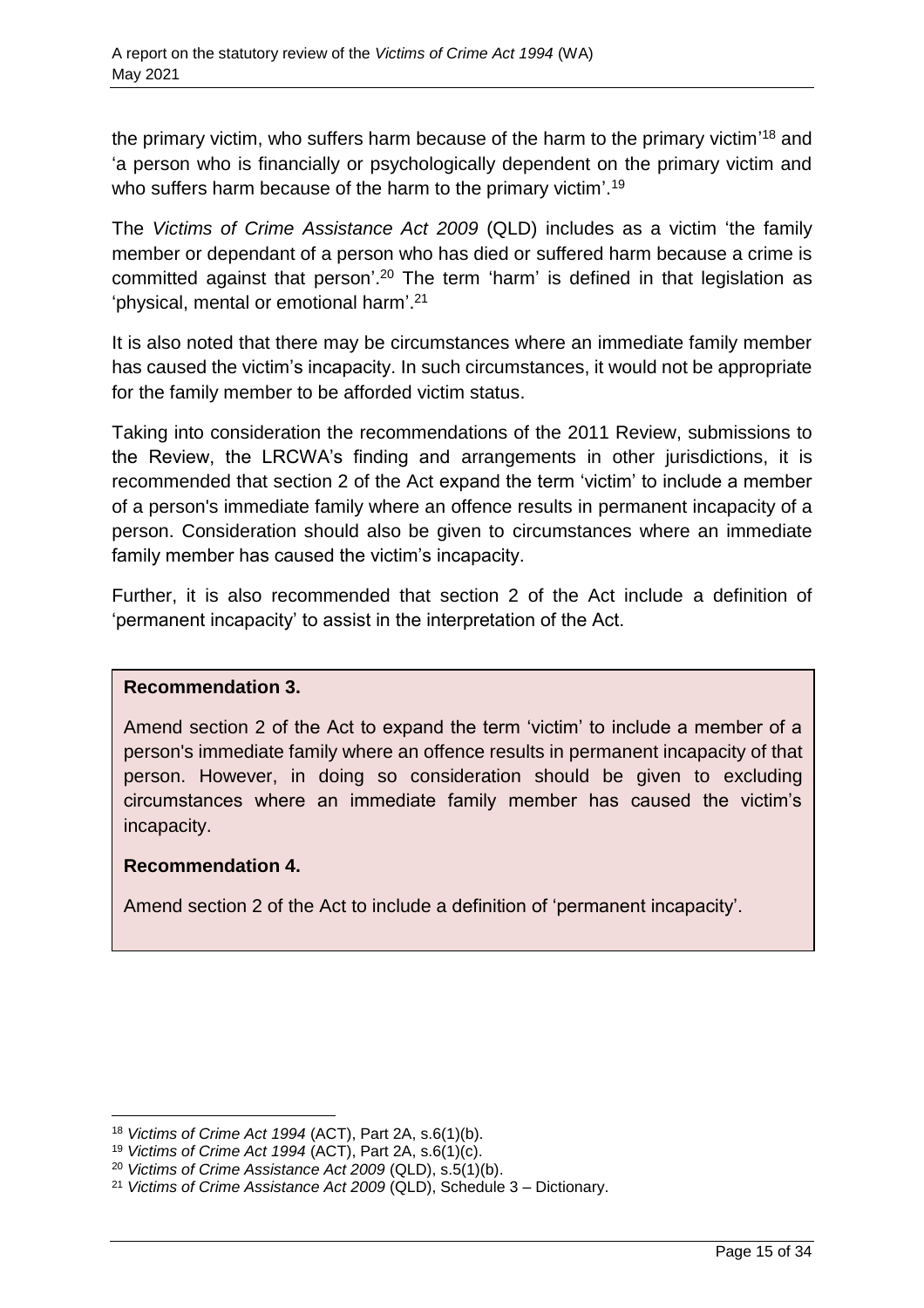## *Witness to an offence*

…

The term 'victim' in section 2 of the Act does not recognise persons witness to a crime.

OCVoC submitted that the definition of 'victim' should be broadened to include people who are present at the scene of a crime. WA Police supported the expansion of the definition of victim to include a witness to a violent offence.

Recommendation 64(1) of the LRCWA Report states:

1. That the Department of the Attorney General consider expanding the definition of a victim of crime under the *Victims of Crime Act 1994* (WA) to include the following categories:

(b) A child who has been exposed to a family and domestic violence related offence committed against a person with whom that child is in a family and domestic relationship.

OCVoC, WA Police, Communities and NMHS submitted support for amending the Act to recognise a child exposed to a family and domestic violence related offence committed against a person with whom that child is in a family and domestic relationship as a category of victim.

Legislation in NSW recognises (as a secondary victim) persons who witness an act of violence resulting in injury or death to the primary victim.<sup>22</sup> The ACT recognises as (a primary victim) a person who suffers harm as a result of witnessing an offence.<sup>23</sup> The NT provides for 'secondary victims' witness to a violent  $act<sup>24</sup>$  and a child who becomes aware of a violent act against their parent<sup>25</sup> to be eligible for counselling. VIC legislation recognises a witness to a criminal offence as a 'person adversely affected by crime'.<sup>26</sup>

Agencies in some other jurisdictions including NSW<sup>27</sup> and VIC<sup>28</sup> indicate that the provision of victim services is limited to witnesses of serious or violent crimes.

OCVoC's website highlights that being witness to a 'traumatic or violent event' can have a very deep impact on people, especially children. Even if a witness was not

 $\overline{a}$ 

<sup>22</sup> *Victims Rights and Support Act 2013* (NSW), s 21(1).

<sup>23</sup> *Victims of Crime Act 1994* (ACT), s 6(1)(a)(ii).

<sup>24</sup> *Victims of Crime Assistance Act 2006* (NT), Part 2, s 11(1).

<sup>25</sup> *Victims of Crime Assistance Act 2006* (NT), Part 2, s 11(2).

<sup>26</sup> *Victims' Charter Act 2006* (VIC), s 3.

<sup>27</sup> NSW Government, Community & Justice. Victim Services. <https://www.facs.nsw.gov.au/families/legal/victims-of-violent-crimes/victim-services> (accessed August 2020).

<sup>&</sup>lt;sup>28</sup> Office of Public Prosecutions Victoria, Victims and Witness Assistance Service Brochure, available at:<https://victimsandwitnesses.opp.vic.gov.au/witnesses/witness-assistance-service> (August 2020).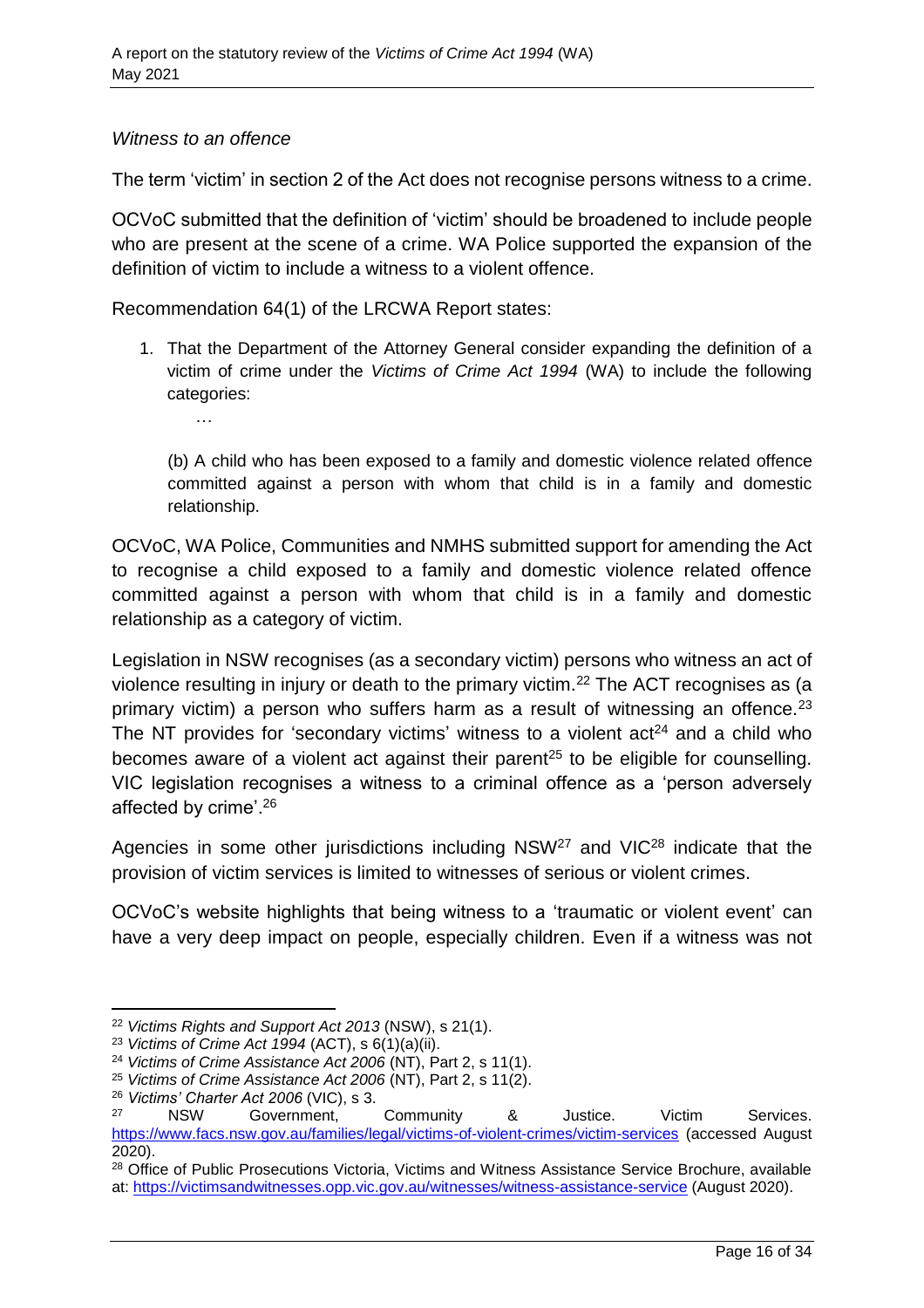physically hurt or involved in the event, they can still be psychologically affected by what they have seen or heard. 29

Research literature also highlights that children 'witnessing' or being exposed to family and domestic violence has been increasingly recognised as a form of child abuse, both in Australia and internationally. <sup>30</sup> Children who are exposed to family and domestic violence can be negatively affected psychologically and behaviourally, although impacts may be managed by the provision of holistic and multidisciplinary services.<sup>31</sup>

However, concerns were raised by Department victim service providers about expanding the term 'victim' to include any witness of an offence and all children exposed to family and domestic violence. Should the term victim be expanded in this regard, there would need to be clear definitions regarding what constitutes a family and domestic violence related offence or a serious offence. It is noted that section 221(1) of the *Criminal Code* includes that where a child was present when an assault or other violence was committed as a circumstance of aggravation. Section 5A of the *Restraining Orders Act 1997* (WA) defines the term 'family violence'.

Based on submissions to the Review, research literature and arrangements in other jurisdictions, it is recommended that the term victim is expanded to include persons witness to a criminal offence. However, this category should be limited to persons witness to a serious offence, with consideration given to definitions of serious offence used in other legislation such as the *High Risk Serious Offenders Act 2020* (WA). Further, the Act should also be amended to include children exposed to an offence under the *Criminal Code* (WA) committed in circumstances of family violence.

l

<sup>29</sup> Government of Western Australia, Victims of Crime, 'Coping with trauma'. *[https://www.victimsofcrime.wa.gov.au/C/coping\\_with\\_trauma.aspx?uid=9377-6464-1429-2208](https://www.victimsofcrime.wa.gov.au/C/coping_with_trauma.aspx?uid=9377-6464-1429-2208)* (accessed August 2020).

<sup>30</sup> Richards K, 'Children's exposure to domestic violence in Australia', *Trends and Issues in Crime and Criminal* Justice, No.419, June 2011, Australian Institute of Criminology.

<sup>31</sup> Australian Government, Australian Institute of Family Studies, 'Children's exposure to domestic and family violence'. [https://aifs.gov.au/cfca/publications/childrens-exposure-domestic-and-family](https://aifs.gov.au/cfca/publications/childrens-exposure-domestic-and-family-violence/export)[violence/export](https://aifs.gov.au/cfca/publications/childrens-exposure-domestic-and-family-violence/export) (accessed September 2020).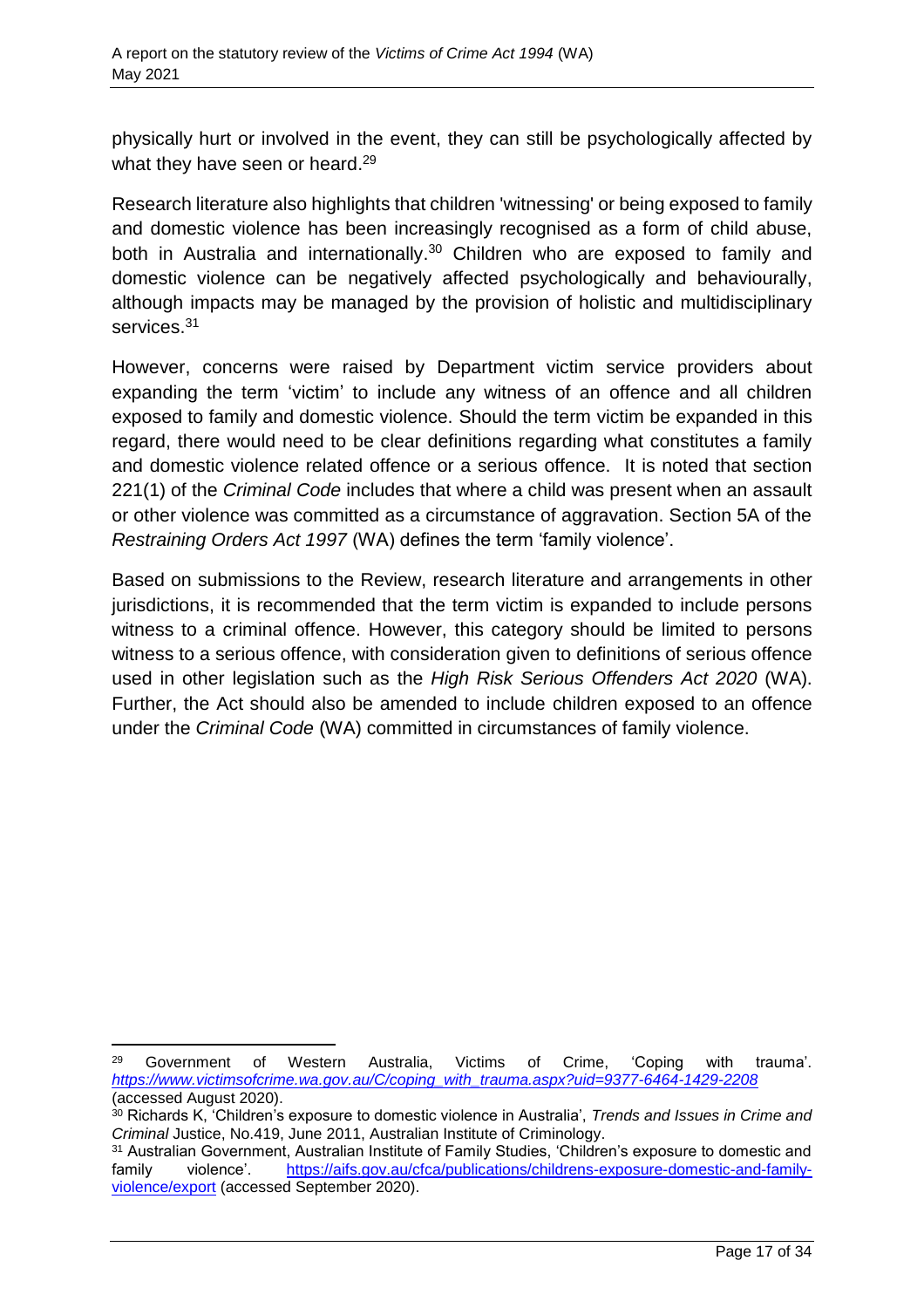#### **Recommendation 5.**

 $\overline{a}$ 

Amend section 2 of the Act to expand the term 'victim' to include persons witness to a 'serious offence', and children exposed to an offence under the *Criminal Code*  (WA) committed in circumstances of family violence.

In developing this amendment, consideration should be given to what may constitute a serious offence taking into account other legislation such as the *High Risk Serious Offenders Act 2020* (WA) and to providing a clear definition as to 'family violence' such as under the *Restraining Orders Act 1997* (WA).

## **5.1.2 The term 'victim' does not recognise equivalent family relationships under Aboriginal customary law and culture**

As stated above, the term 'victim' in section 2 of the Act includes a 'member' of the 'immediate family' of the deceased where an offence results in death.

However, the Act does not provide a definition of 'immediate family' member.

Nor does the Act specifically recognise equivalent family relationships under Aboriginal<sup>32</sup> customary law and culture. This is despite Aboriginal people being significantly overrepresented as victims in the criminal justice system.<sup>33</sup>

The 2011 Review recommended that a definition of 'immediate family' be inserted into the Act. The review also recommended that the definition of 'victim' should recognise equivalent family relationships under Aboriginal customary law or tradition.

For this Review, the Aboriginal Legal Service of Western Australia submitted that section 2 of the Act could be amended to include that where the deceased is an Aboriginal or Torres Strait Islander person, an immediate family member includes a family member who is, under Aboriginal customary law or culture, regarded as equivalent to an immediate family member.

In conjunction with these comments, support was provided for there to be consultation with Aboriginal people and relevant organisations to develop guidelines that will assist victim service providers to interpret and apply definitions in the Act to equivalent relationships under Aboriginal customary law or culture.

Aboriginal Family Law Service WA (AFLSWA) submitted that there is a strong need for Aboriginal people who are often victims of crime due to disadvantage, to be acknowledged and their cultural identify taken into account in the current legislative

<sup>32</sup> Reference to Aboriginal persons and culture in this Report is inclusive of Aboriginal and Torres Strait Islanders.

<sup>33</sup> Wundersitz J, 'Indigenous perpetrators of violence – prevalence and risk factors for offending', *Research and Public Policy series*', No.105, 2010, Australian Institute of Criminology.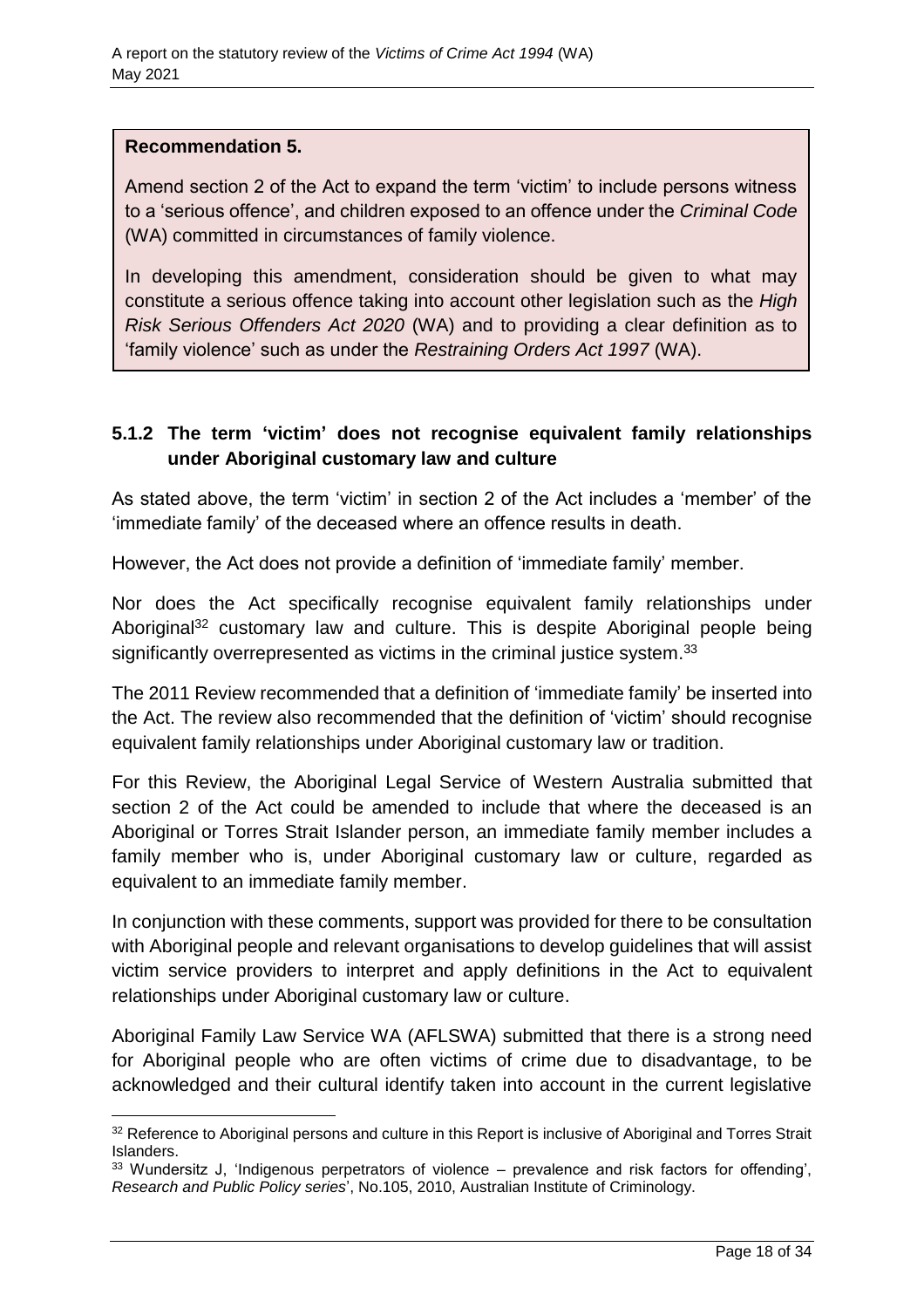framework. In addition, Aboriginal people should be consulted and consideration given to diverse Aboriginal cultures and practices rather than a 'one size fits all approach' in developing legislative changes. These remarks were supported by the Department of the Premier and Cabinet.

Recognition of equivalent family relationships under Aboriginal customary law and culture has been included in the Criminal Law (Unlawful Consorting) Bill 2020 (WA) under clause 5(2) which states:

- 1. Meaning of family member
	- …

 $\overline{a}$ 

(2) Without limiting subsection (1), a person is a *family member* of another person who is an Aboriginal person or a Torres Strait Islander (an *Indigenous person*) if, under the customary law and culture of the Indigenous person's community, the person is regarded as a member of the extended family or kinship group of the Indigenous person.<sup>34</sup>

Findings from the LRCWA Report indicated that 'rather than including an inflexible list of persons for this purpose, guidelines should be developed to assist in interpretation of who falls within the meaning of immediate family'. <sup>35</sup> Recommendation 64(2) of the LRCWA Report went on to recommend:

That the Department of the Attorney General in consultation with other relevant agencies develop guidelines to assist agencies in the interpretation of the meaning of the term 'immediate family' under s 2 of the *Victims of Crime Act 1994* (WA) to ensure that significant relationships under Aboriginal customary law are recognised.<sup>36</sup>

Having regard to submissions, recommendations from past reviews, and the LRCWA Report it is recommended that section 2 of the Act is amended to include a definition of 'immediate family' member. Where the deceased is an Aboriginal or Torres Strait Islander person, an 'immediate family' member should include a person who is, under Aboriginal customary law or culture, regarded as equivalent to an immediate family member. Any further amendments to the Act, as identified in this report that refer to family members (such as in Recommendation 1) should also recognise equivalent relationships under Aboriginal customary law or culture.

These amendments may be informed by the meaning of 'family member' in the Criminal Law (Unlawful Consorting) Bill 2020 (WA).

It is also recommended that educational guidelines are developed with Aboriginal people and organisations to assist State victim service providers to interpret and apply

<sup>34</sup> Parliament of Western Australia, Criminal Law (Unlawful Consorting) Bill 2020, as passed in the Legislative Assembly 23 June 2020.

<sup>35</sup> Law Reform Commission of Western Australia (2014), p 168.

<sup>36</sup> Law Reform Commission of Western Australia (2014)*,* p.169.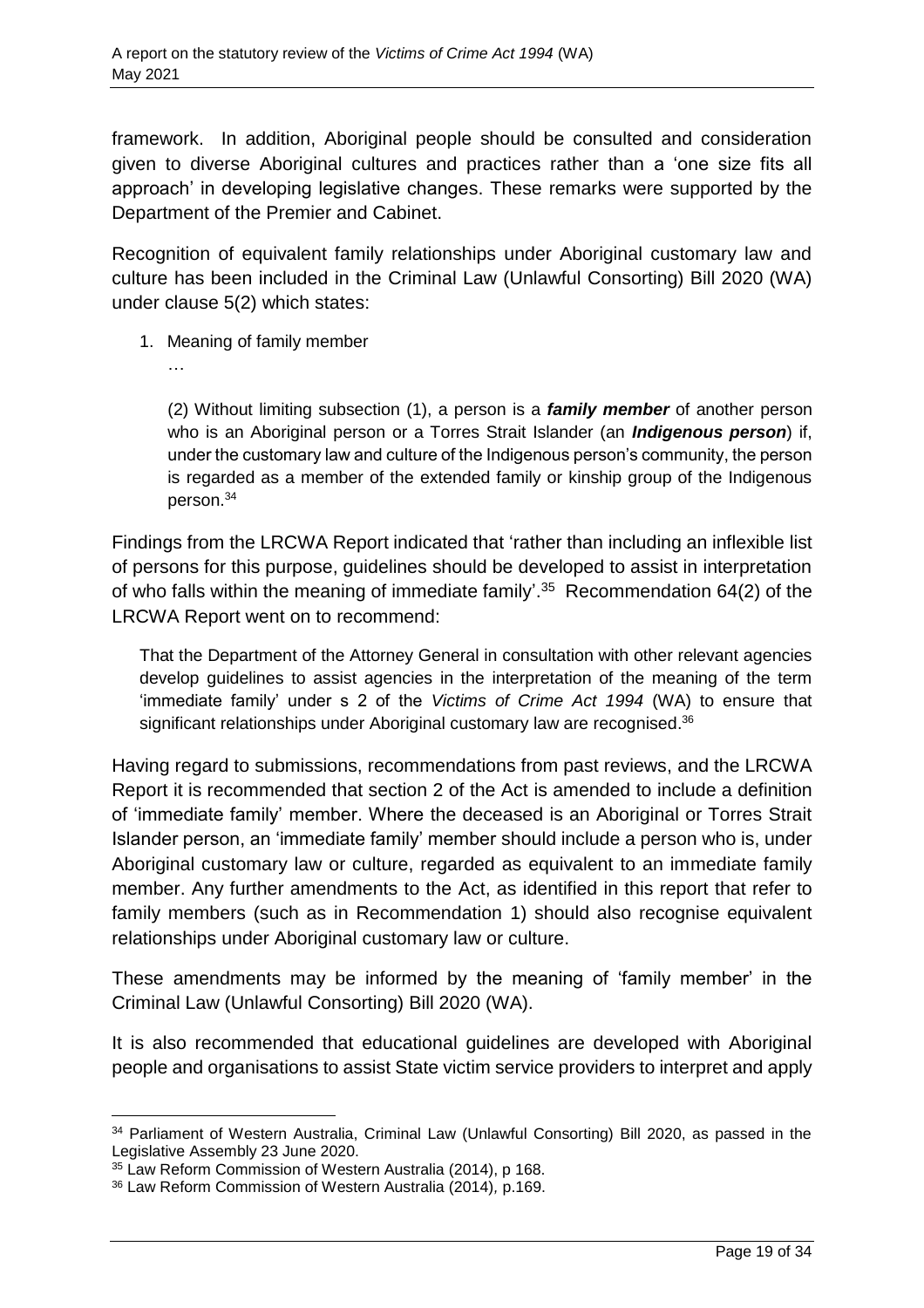the Act to equivalent relationships under relevant Aboriginal customary law and culture.

#### **Recommendation 6.**

Amend section 2 of the Act to include a definition of 'immediate family'.

The definition of 'immediate family' should include a person who is, under Aboriginal customary law or culture, regarded as equivalent to an immediate family member.

Any further amendments to the Act that refer to family members (such as Recommendation 1) should also recognise equivalent relationships under Aboriginal customary law or culture.

These amendments may be informed by the meaning of 'family member' in the Criminal Law (Unlawful Consorting) Bill 2020 (WA) including in relation to the inclusion of persons regarded as family members under the customary law and culture of the Aboriginal person's community.

#### **Recommendation 7.**

Develop educational guidelines, in consultation with Aboriginal people and organisations, that will assist State victim service providers to interpret and apply the Act to equivalent relationships under Aboriginal customary laws and culture.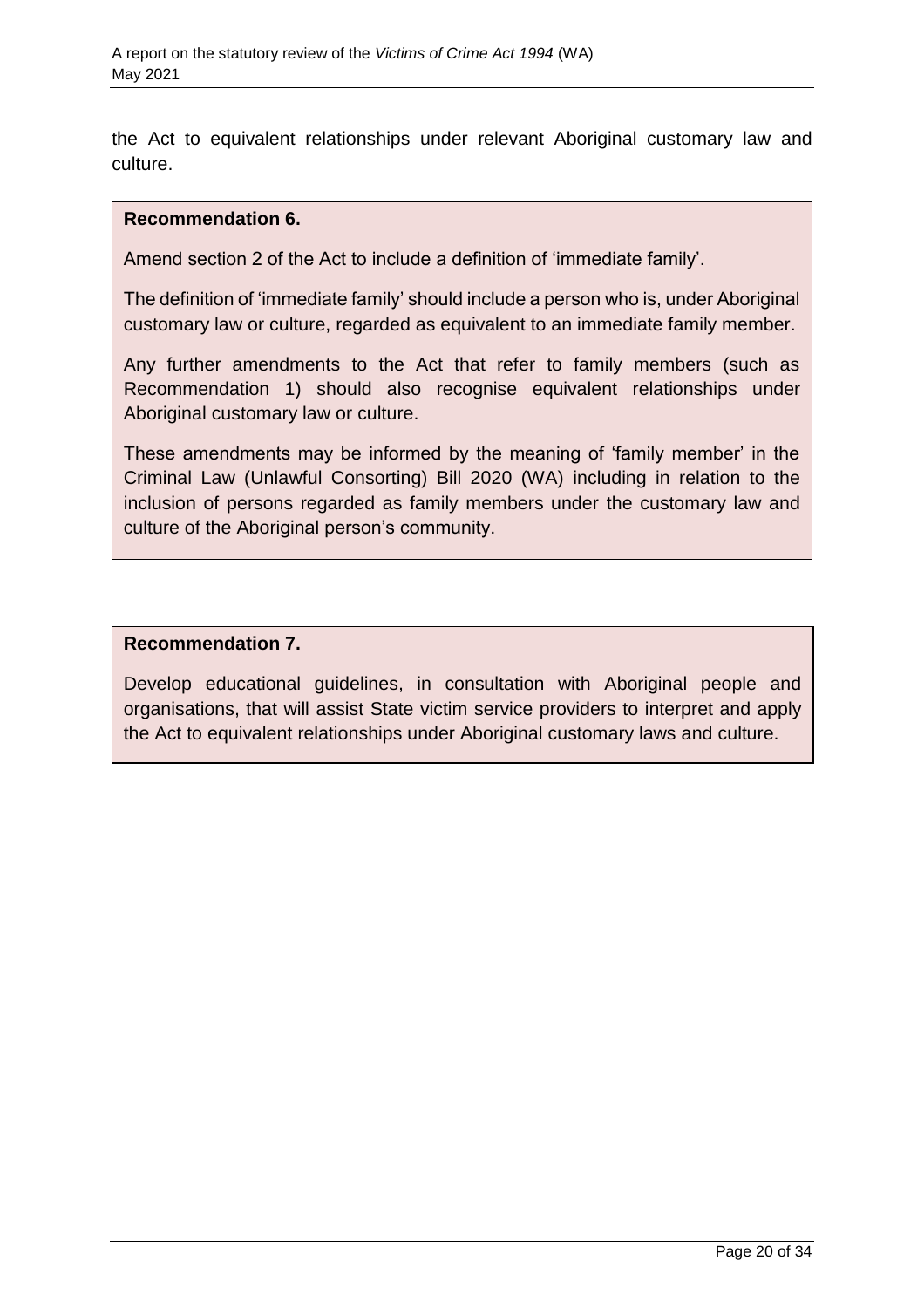## **5.1.3 Victim service agencies sought greater clarity in interpreting and applying the term 'victim'**

Although not specified or enforceable under the Act, State victim service providers may rely on the definition of 'victim' to determine who is entitled to services.

The Department's Victim Support Service provides a range of service to victims of crime, which are voluntary and free of charge. 37

OCVoC submitted that the definition of 'victim' could be amended to reflect a tiered approach. OCVoC advised that a benefit of utilising a tiered approach is that different services may be provided according to whether the person is a primary victim, related/family victim, or secondary victim. As a victim service provider, the Department's CTS Division has commented that the definition of 'victim' should be clear, precise and workable.

Other jurisdictions including NSW<sup>38</sup>, VIC<sup>39</sup>, the ACT<sup>40</sup>, TAS<sup>41</sup> and the NT<sup>42</sup> have adopted a tiered approach in relation to the definition of 'victim'. Victims are defined under tiered categories including 'Primary Victim', 'Secondary Victim' and 'Related/Family Victim'.

According to the categories used elsewhere, a tiered definition may be generally summarised as comprising:

- Primary Victim the person against whom an offence has been committed within that jurisdiction;
- Related/Family Victim a spouse, child, stepchild, brother, sister, stepmother, stepsister of the primary victim, or parent or stepparent of the primary victim, or a person in a personal relationship with the primary victim, including equivalent relationships under Aboriginal customary law; and
- Secondary Victim a witness to an offence or a person who is injured as a direct result of witnessing the act of violence that resulted in injury to, or death of, the primary victim.

This report recommends (above) that the term 'victim' is expanded to include additional categories of victim, which may reflect a more tiered approach to determining eligibility for victim services. It is recommended that there is consultation

l

<sup>37</sup> Government of Western Australia. Victims of Crime, *Victim support service*. [https://www.victimsofcrime.wa.gov.au/V/victim\\_support\\_services.aspx?uid=6434-5121-4723-5876](https://www.victimsofcrime.wa.gov.au/V/victim_support_services.aspx?uid=6434-5121-4723-5876) (accessed August 2020).

<sup>38</sup> *Victims' Rights and Support Act 2013* (NSW) – Victims Support Scheme.

<sup>39</sup> *Victims of Crime Assistance Act 1996* (VIC).

<sup>40</sup> *Victims of Crime (Financial Assistance) Act 2016* (ACT).

<sup>41</sup> *Victims of Crime Assistance Act 1976* (TAS).

<sup>42</sup> *Victims of Crime Assistance Act 2006* (NT).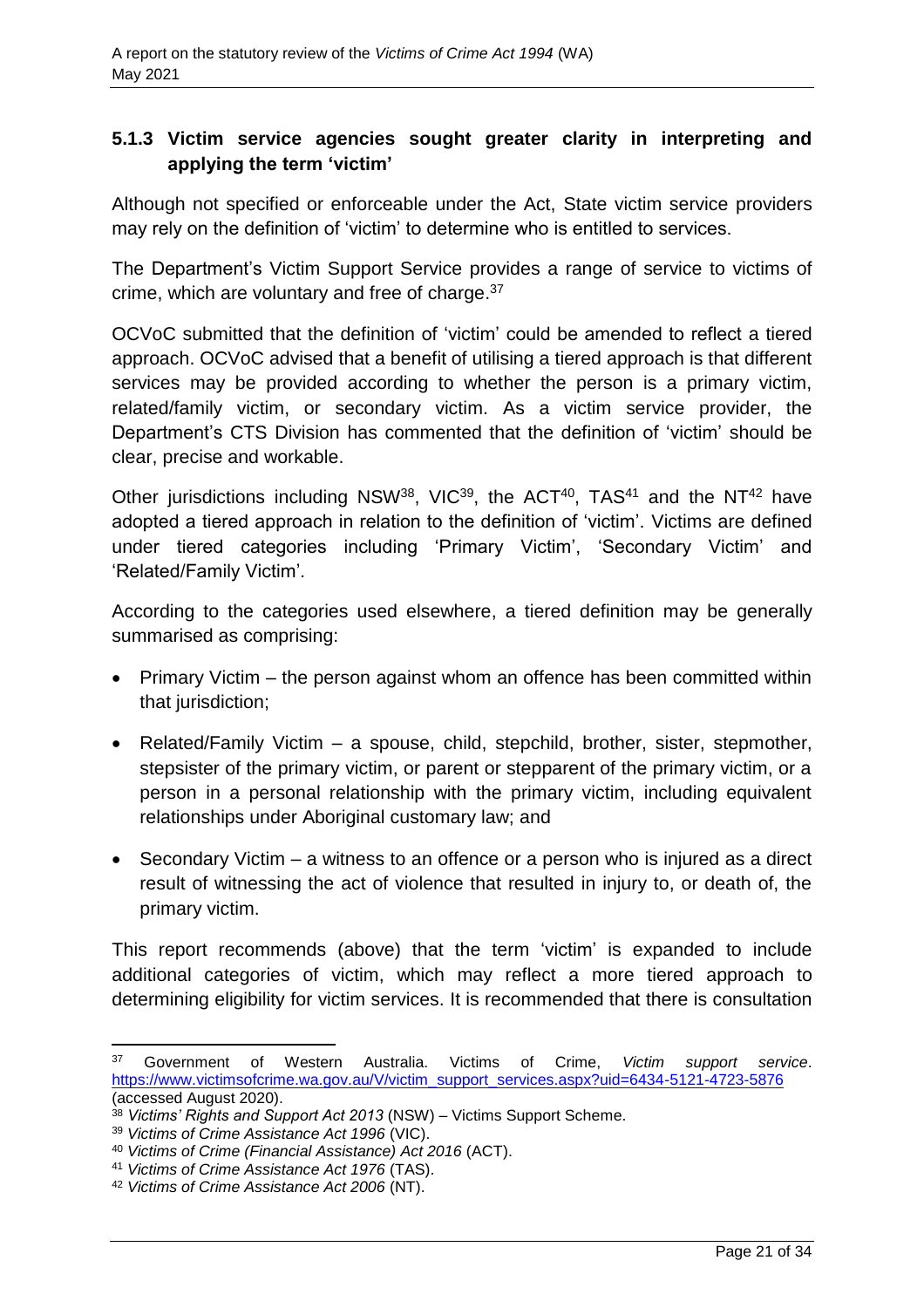with State victim service providers to ensure that any changes in the Act to the definition of victim are sufficiently clear to support the determination of victim eligibility and provision of services.

## **Recommendation 8.**

 $\overline{a}$ 

That in expanding the term 'victim' inclusive of Recommendations 1 to 6 above, amendments are developed in consultation with State victim service providers to ensure the definition is sufficiently clear to support their determination of victim eligibility and provision of services.

## **5.1.4 The term 'victim' unnecessarily refers to the offender**

Subsection (a) of the definition of 'victim' refers to 'a person who has suffered injury, loss or damage as a direct result of an offence'. This is followed by the statement 'whether or not that injury, loss or damage was reasonably foreseeable by the offender'. However, the second part of this definition appears logically superfluous.

In other legislation, the term 'offender' refers to a person convicted of a crime.<sup>43</sup> Whereas, the Act recognises a 'victim' of crime regardless of whether the person who has committed the offence has been charged or convicted.<sup>44</sup>

Victims of crime legislation in most other states and territories does not refer to the person who is accused of, or has committed, the offence in the definition of 'victim'. 45 Rather, a victim is generally defined as someone who has suffered harm due to the commission of an offence. 46

Having considered the above, it is recommended that to improve with interpretation the phrase ''whether or not that injury, loss or damage was reasonably foreseeable by the offender' should be removed from the definition of 'victim' in section 2 of the Act.

<sup>43</sup> For example: *Criminal Code Act Compilation Act 1913* (WA), s.1 defines the terms *adult offender* in respect of 'a person convicted of an offence'.

<sup>44</sup> For example: *Victims of Crime Act 1994* (WA), s.4 relates to information provision by police and the prosecution regarding an offender or 'alleged' offender.

<sup>45</sup> However, the *Victims Rights and Support Act 2013* (NSW), s.5(1) provides that a victim of crime 'is a person who suffers harm as a direct result of an act committed, or apparently committed, by another person in the course of a criminal offence'

<sup>46</sup> *Victims of Crime Charter Act 2006* (VIC) s.3(1), def. of *victim* means – (a) a natural person who has suffered injury as a direct result of a criminal offence, whether or not that injury was reasonably foreseeable.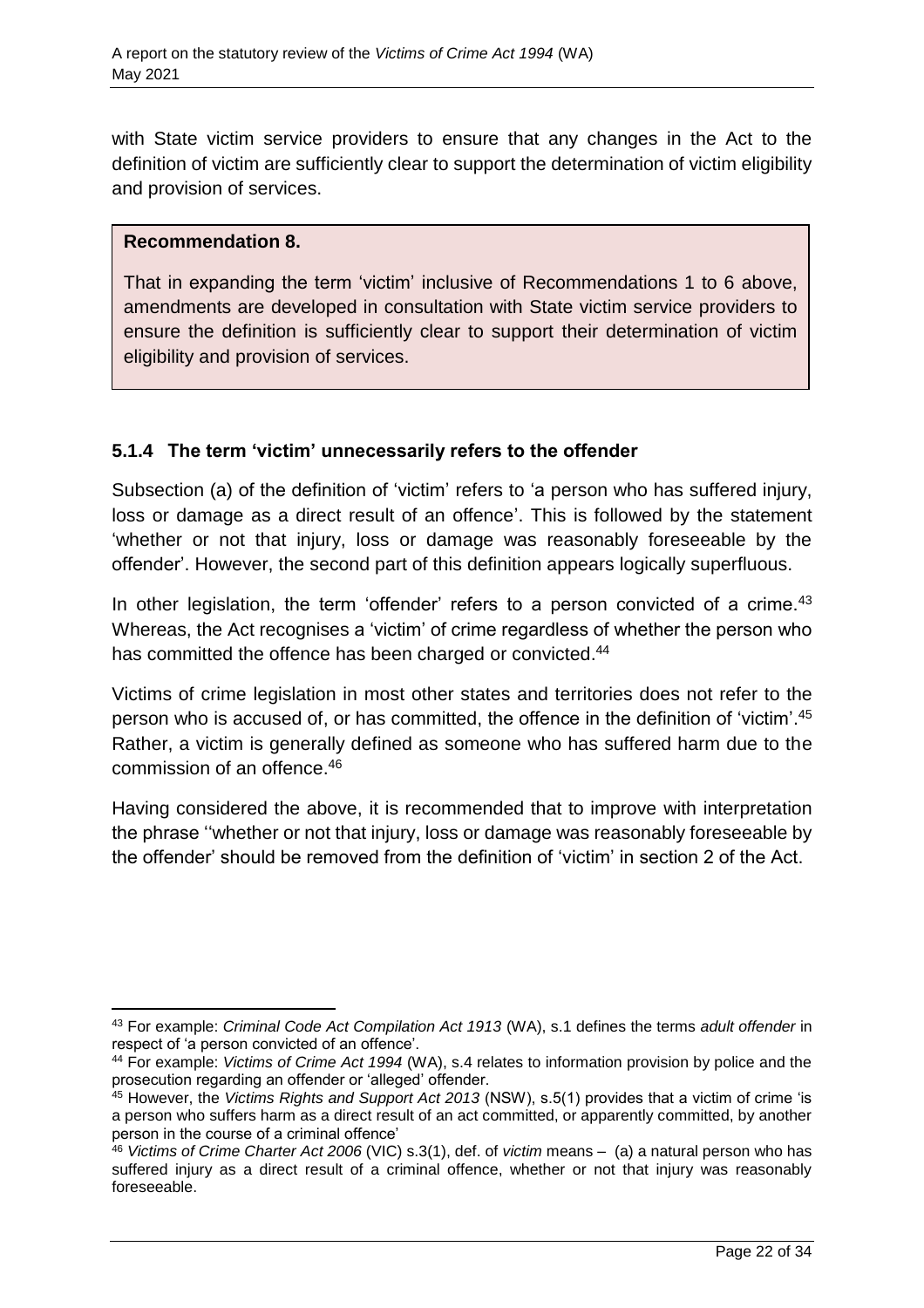#### **Recommendation 9.**

Amend the definition of the term 'victim' in section 2 of the Act to remove the words 'whether or not that injury, loss or damage was reasonably foreseeable by the offender'.

## **5.1.5 Multiple definitions of victim across Western Australian legislation**

OCVoC submitted support for a uniform and consistent definition of the term 'victim' across all legislation in WA. OCVoC commented that the lack of a uniform definition can negatively impact victims of crime when navigating the criminal justice system.

WA statutes that define the term 'victim' include the *Sentencing Act 1995* (WA), *Sentence Administration Act 2003* (WA), *High Risk Serious Offenders Act 2020* (WA), *Young Offenders Act 1994* (WA), *Criminal Law (Mentally Impaired Accused) Act 1996* (WA), *Prisons Act 1981* (WA) and the *Criminal Injuries Compensation Act 2003* (WA).

While consistency across WA legislation may be desirable, it is acknowledged that the various statutory definitions of 'victim' apply to a range of different contexts and purposes, to effect the intent of the legislation in which it is contained.

Should the term 'victim' in section 2 of the Act be amended, this may also introduce additional differences with definitions of victim under other statutes. For example, the *Prisons Act 1981* (WA) section 113B(1)(a) provides that a 'victim' of a prisoner means 'a person who has suffered injury, loss or damage as a direct result of an offence for which the prisoner is in custody, whether or not that injury, loss or damage was reasonably foreseeable by the prisoner'.

It is recommended that, in conjunction with progressing recommended amendments to the definition of 'victim' under section 2 of the Act, there is evaluation of whether the definition of victim can be aligned across other WA legislation.

## **Recommendation 10.**

Evaluate whether the term 'victim' can be aligned across WA legislation, taking into account that statutory definitions must be fit-for-purpose.

Ensure that any new legislation intending to refer to the term 'victim' is consistent with the definition of 'victim' in the Act, where appropriate.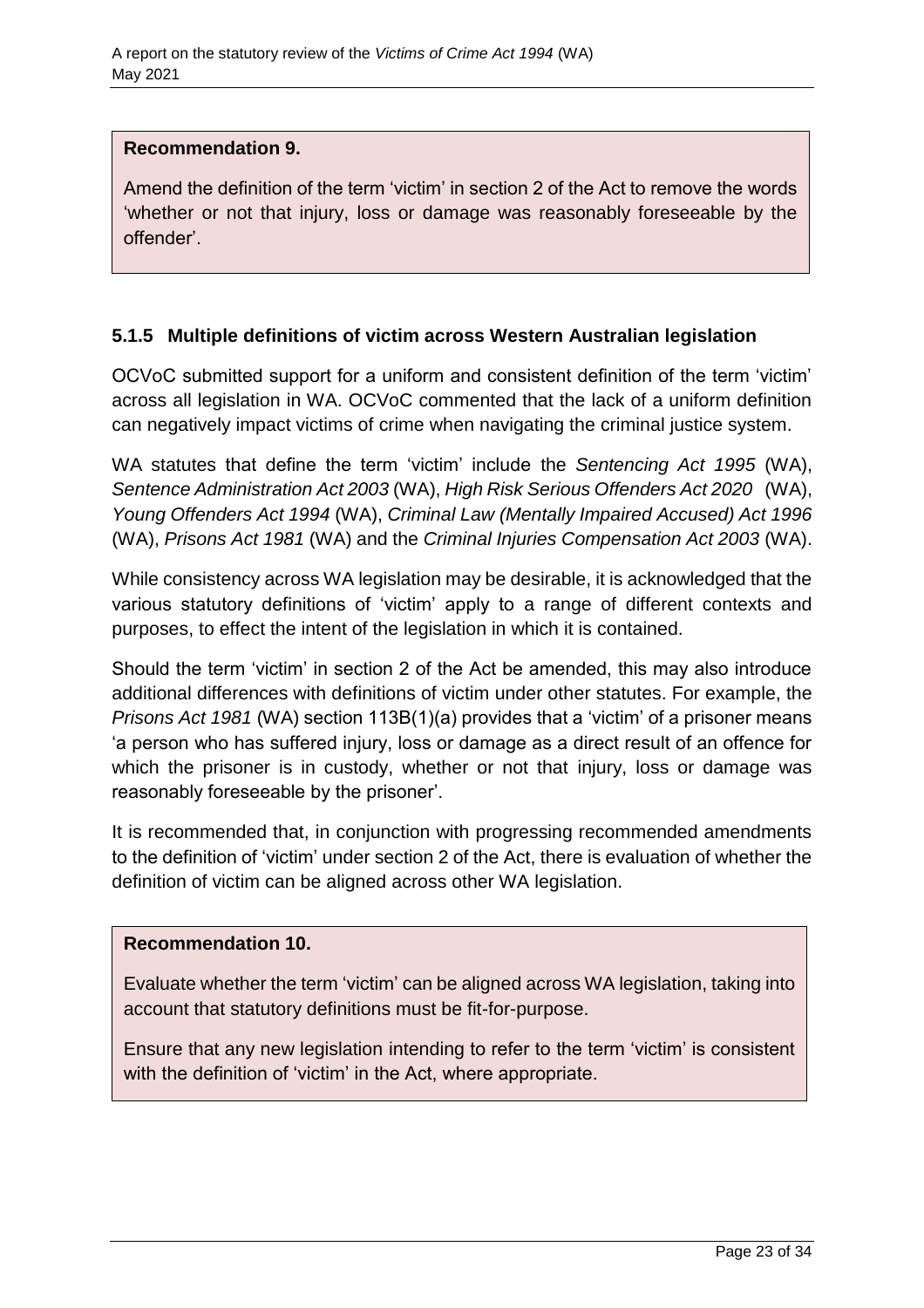## <span id="page-23-0"></span>**5.2 Section 3 - Guidelines about treatment of victims**

Section 3 of the Act specifies that public officers and bodies are authorised to have regard to and apply the Guidelines in Schedule 1, and should do so to the extent that is relevant and practicable to do so.

The intent of section 3 of the Act is to create a positive duty on public officers and bodies to be sensitive to victims needs by having regard to the Guidelines.<sup>47</sup>

## **5.2.1 The operation and effectiveness of the Guidelines could be strengthened**

Most stakeholders considered that the Guidelines remained valid and were appropriate in securing the Act's objectives. The Department's victim service providers advised they take steps to ensure the Guidelines, which support the intent of the Act and meet standards of best practice, are being met.

OCVoC and attendees at the public forum supported that the Guidelines be replaced with the term 'Victims' Rights' to elevate existing victim entitlements, encourage greater compliance by public bodies and officers, and create an enforceable remedy.

The Department sought stakeholder views on replacing the Guidelines with 'Victims' Rights'. There was some support by State victim service providers for converting the Guidelines to 'Rights', provided this does not create an enforceable remedy where a 'right' is breached.

In WA, victims of crime who have a complaint regarding their treatment are advised to contact the public body the matter is about in the first instance. If a victim remains dissatisfied with how the complaint has been dealt with by the relevant agency, they may be able to lodge their complaint with the Ombudsman Western Australia. 48

In a number of other Australian jurisdictions, victim 'rights' do not constitute enforceable legal rights, but non-compliance is a grounds for complaint.<sup>49</sup> NSW<sup>50</sup> and  $QLD^{51}$  have legislated a Charter of Victims' Rights, and VIC has Charter principles<sup>52</sup>.

<https://www.ombudsman.wa.gov.au/Complaints/What.htm> (accessed August 2020).

 $\overline{a}$ <sup>47</sup> The Hon. George Cash MLC, North Metropolitan Leader of the House, Legislative Council, Parliamentary Debates (Hansard), 1 December 1994, pp. 8246-8248.

<sup>48</sup> With some exceptions, the Ombudsman Western Australia may investigate complaints about public authorities inclusive of Western Australian State Government departments and statutory authorities, WA Police, and many other public sector bodies and office holders.

<sup>49</sup> Government of Western Australia, Department of Justice, Commissioner for Victims of Crime, *Statutory Review of the Victims of Crime Act 1994* – *Discussion Paper*, August 2018, p.5.

<sup>50</sup> *Victims Rights and Support Act 2013* (NSW), Part 1, Division 2

<sup>51</sup> *Victims of Crime Assistance Act 2009* (QLD), Chapter 2 and Schedule 1AA.

<sup>52</sup> *Victims' Charter Act 2006 (VIC)*, Part 2*.*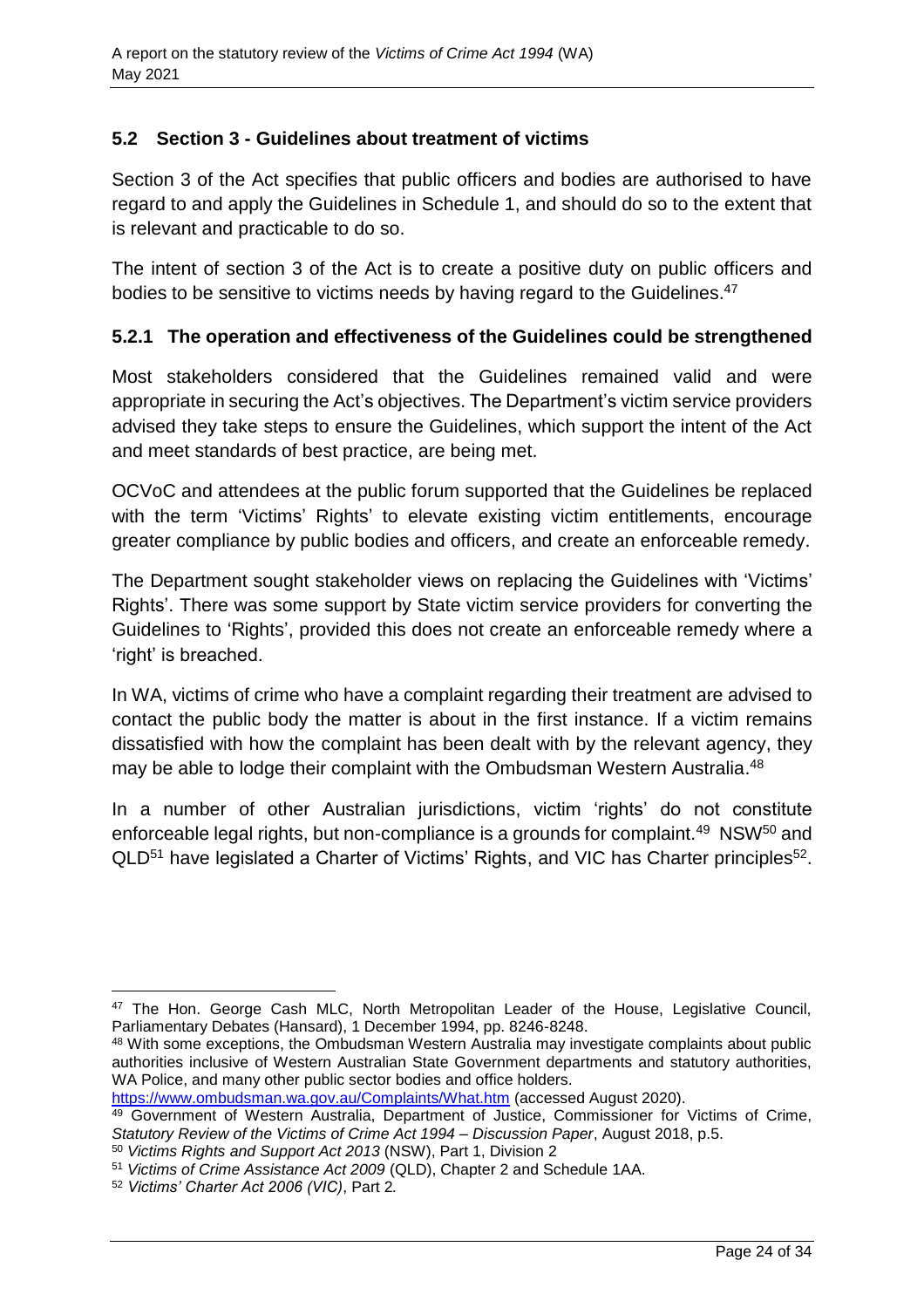The ACT<sup>53</sup> and SA<sup>54</sup> have statutory principles governing the treatment of victims. The NT<sup>55</sup> and Tasmania<sup>56</sup> have non-statutory Victims' Rights Charters.

Previous reviews of the Act have examined the question of whether the Guidelines should be strengthened and whether they should be reframed as 'rights'. The 1999 Review recommended that the Act be strengthened by including 'a mechanism for dealing with victims' complaints, breach provisions and by changing the term 'Guidelines' to a 'Charter of Rights'. This recommendation was not implemented, and was not supported when revisited in the 2005 Review as 'a charter with enforceable rights creates expectations that could be an "over the top" approach'. 57

In 2018, the WA Government re-endorsed the National Framework of Rights and Services for Victims of Crime (the Framework). The purpose of the Framework is to:

- support a coordinated approach to providing services to victims of crime in Australia;
- identify principles underpinning national approaches to supporting the rights of victims and delivering services through a national framework; and
- promote an improved level of collaboration between jurisdictions in addressing the needs of victims of crime including priority areas for future work and identification of gaps.<sup>58</sup>

Having considered the above information, it is recommended that there is more detailed consideration of the benefits of moving away from 'Guidelines' towards a 'Victims' Rights' based framework. This may elevate existing victim entitlements and bring the Act into closer alignment with other jurisdictions in Australia.

## **Recommendation 11.**

Consider the benefits of moving away from 'Guidelines' towards a 'Victim's Rights' based framework.

 $\overline{a}$ <sup>53</sup> *Victims of Crime Act 1994* (ACT), Part 2.

<sup>54</sup> *Victims of Crime Act 2001* (SA), s.5.

<sup>55</sup> *Northern Territory Charter of Victims Rights* (August 2019).

<sup>56</sup> Government of Tasmania, Charter of Rights for Victims of Crime, website:

[https://www.justice.tas.gov.au/victims/charter\\_of\\_rights\\_for\\_victims\\_of\\_crime](https://www.justice.tas.gov.au/victims/charter_of_rights_for_victims_of_crime) <sup>57</sup> 2005 Review, p.13.

<sup>58</sup> Standing Council on Law and Justice, *National Framework of Rights and Services for Victims 2013- 2016*, accessed at:

<https://www.victimsclearinghouse.nsw.gov.au/Pages/Service%20providers/National-Framework.aspx>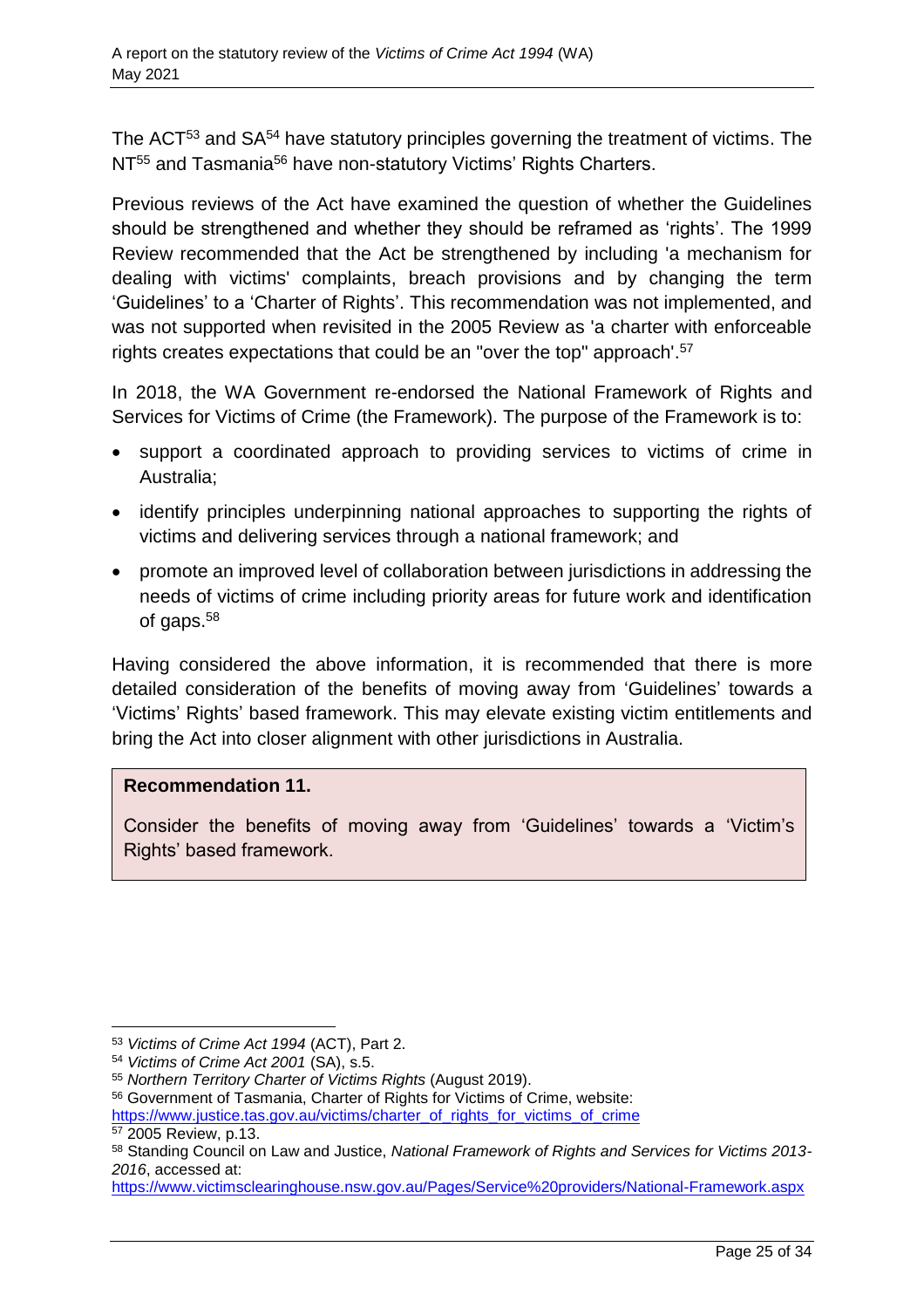## **5.2.2 Guideline 7 does not reflect appropriate legal terminology**

Guideline 7 states that 'a victim who is a witness in the trial of the offender and has so requested, should be informed about the trial process and the role of the victim as a witness in the prosecution of the offence'.

Prior to conviction, a person who has been accused of the crime is legally referred to as the 'accused'.<sup>59</sup>

To ensure the Act is consistent with appropriate legal terminology, the term 'offender' in Guideline 7 should be replaced with the term 'accused'.

#### **Recommendation 12.**

l

Replace the term 'offender' in Guideline 7 of Schedule 1 of the Act with the term 'accused'.

## **5.2.3 The Guidelines are silent on the provision of assistance to enable a victim to make a victim impact statement**

The impact of a crime on a victim is able to be considered by the court in criminal proceedings, prior to the sentencing of an offender. Persons entitled to submit a victim impact statement (VIS) are listed in section 23A of the *Sentencing Act 1995* (WA).<sup>60</sup>

A function of the Department's Victim Support Service is to assist victims with preparing a VIS should they wish to make one.<sup>61</sup>

WA Police submitted to the Review that some victims may have special needs including in relation to literacy, language barriers, cultural factors, intellectual capacity or disability. It was highlighted that assistance with VIS preparation should be provided by appropriately trained persons.

The Review notes that Guideline 10 provides that arrangements 'should be made so that a victim's views and concerns can be considered when a decision is being made about whether or not to release the offender from custody (otherwise than at the completion of a term of imprisonment or detention)'. However, the Guidelines do not explicitly recognise the provision of assistance to enable a victim to prepare and provide a VIS.

<sup>59</sup> For example: *Criminal Procedure Act 2004* (WA), s.3 '*accused* means a person alleged in a prosecution notice or indictment to have committed an offence'.

<sup>60</sup> *Sentencing Act 1995* (WA), s.23A provides for a 'primary' or 'family' victim to make a *victim impact statement*.

<sup>61</sup> [https://www.victimsofcrime.wa.gov.au/V/victim\\_support\\_services.aspx](https://www.victimsofcrime.wa.gov.au/V/victim_support_services.aspx)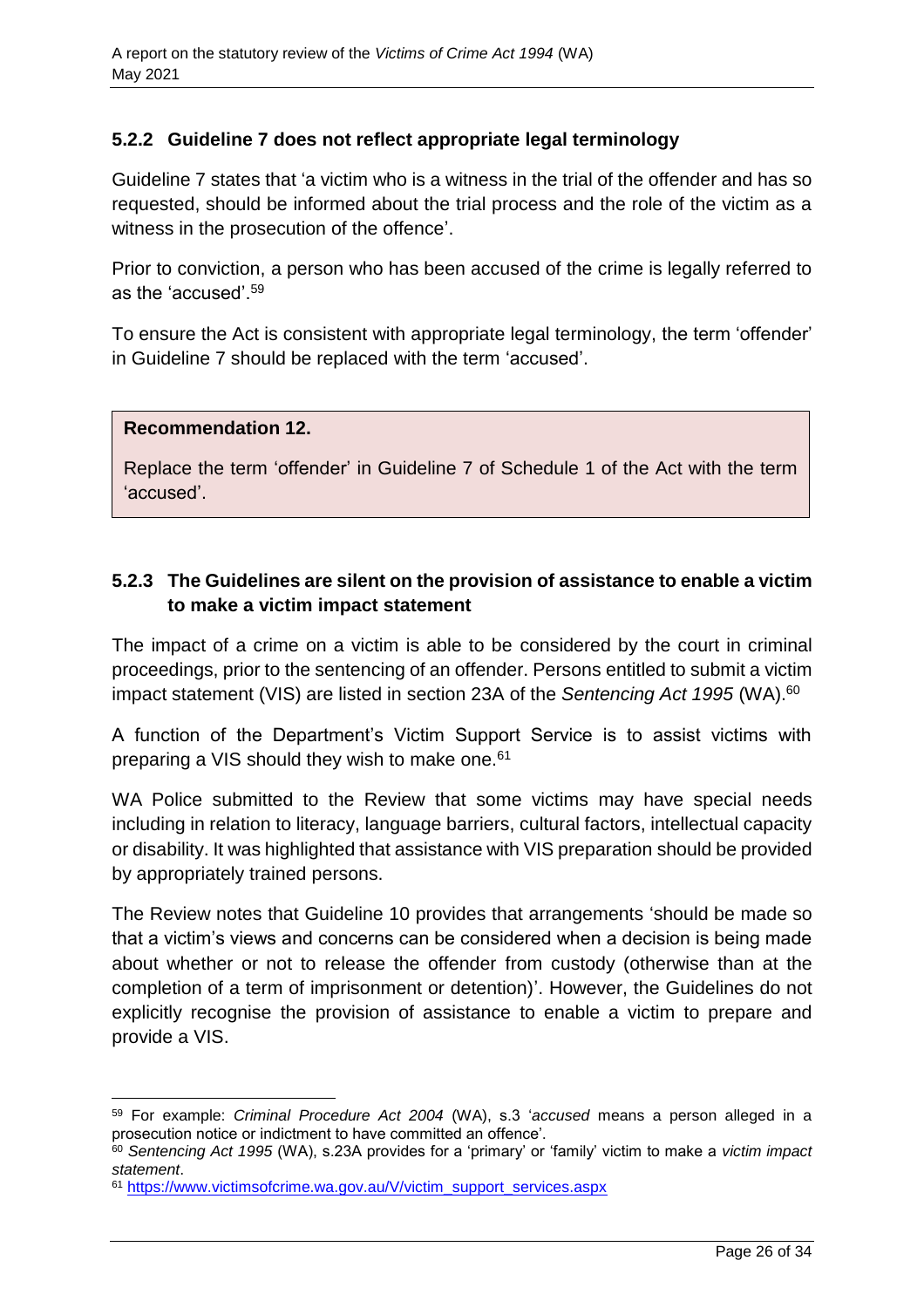Research literature recognises the importance of supporting victims in the provision of a VIS to minimise and prevent confusion, manage expectations and prevent traumatisation.<sup>62</sup>

Legislation in NSW<sup>63</sup> and VIC<sup>64</sup> explicitly provides that victims of crime have the right to assistance in making a VIS.

Having regard to the above, it is recommended that Schedule 1 of the Act is amended to include an additional Guideline for the provision of assistance to a victim in preparing a VIS.

## **Recommendation 13.**

Amend the Guidelines in Schedule 1 of the Act to include the provision of assistance to a victim in preparing a Victim Impact Statement.

## **5.2.4 The Guidelines are silent on treating and supporting victims in a way which is respectful to their particular needs**

Guideline 1 states that 'a victim should be treated with courtesy and compassion and with respect for the victim's dignity.'

The Department of the Premier and Cabinet commented that the Guidelines should be amended to create a positive duty on public officers to treat Aboriginal and Torres Strait Islander victims, and people from diverse backgrounds, in a way which is respectful to their particular needs.

In addition, the Commissioner for Children and Young People submitted that it would be preferable if children and young people were identified as a specific group in the Guidelines.

Research literature highlights the importance of ensuring the unique needs of victims of crime are considered by service providers.<sup>65</sup> Systemic barriers to accessing support for victims from diverse backgrounds can include discrimination and prejudice, language barriers, poor access to culturally or age appropriate information, and some

l

<sup>62</sup> The University of Sydney, *Victim impact statements need reform*, [https://sydney.edu.au/news](https://sydney.edu.au/news-opinion/news/2015/12/02/victim-impact-statements-need-reform.html)[opinion/news/2015/12/02/victim-impact-statements-need-reform.html](https://sydney.edu.au/news-opinion/news/2015/12/02/victim-impact-statements-need-reform.html) (assessed September 2019).

<sup>63</sup> *Victims Rights and Support Act 2013* (NSW), s 6.14.

<sup>64</sup> *Victims' Charter Act 2006* (VIC), Part 2, s 13.

<sup>65</sup> Allimant A & Ostapiej-Piatkowski, B, 'Supporting women from CALD backgrounds who are victim/survivors of sexual violence', *ACSAA Wrap*, No.9, 2011, Australian Institute of Family Studies. [https://aifs.gov.au/publications/archived/4004?\\_ga=2.36553568.1382068025.1599624257-](https://aifs.gov.au/publications/archived/4004?_ga=2.36553568.1382068025.1599624257-1390006575.1599624257) [1390006575.1599624257](https://aifs.gov.au/publications/archived/4004?_ga=2.36553568.1382068025.1599624257-1390006575.1599624257) (accessed September 2020).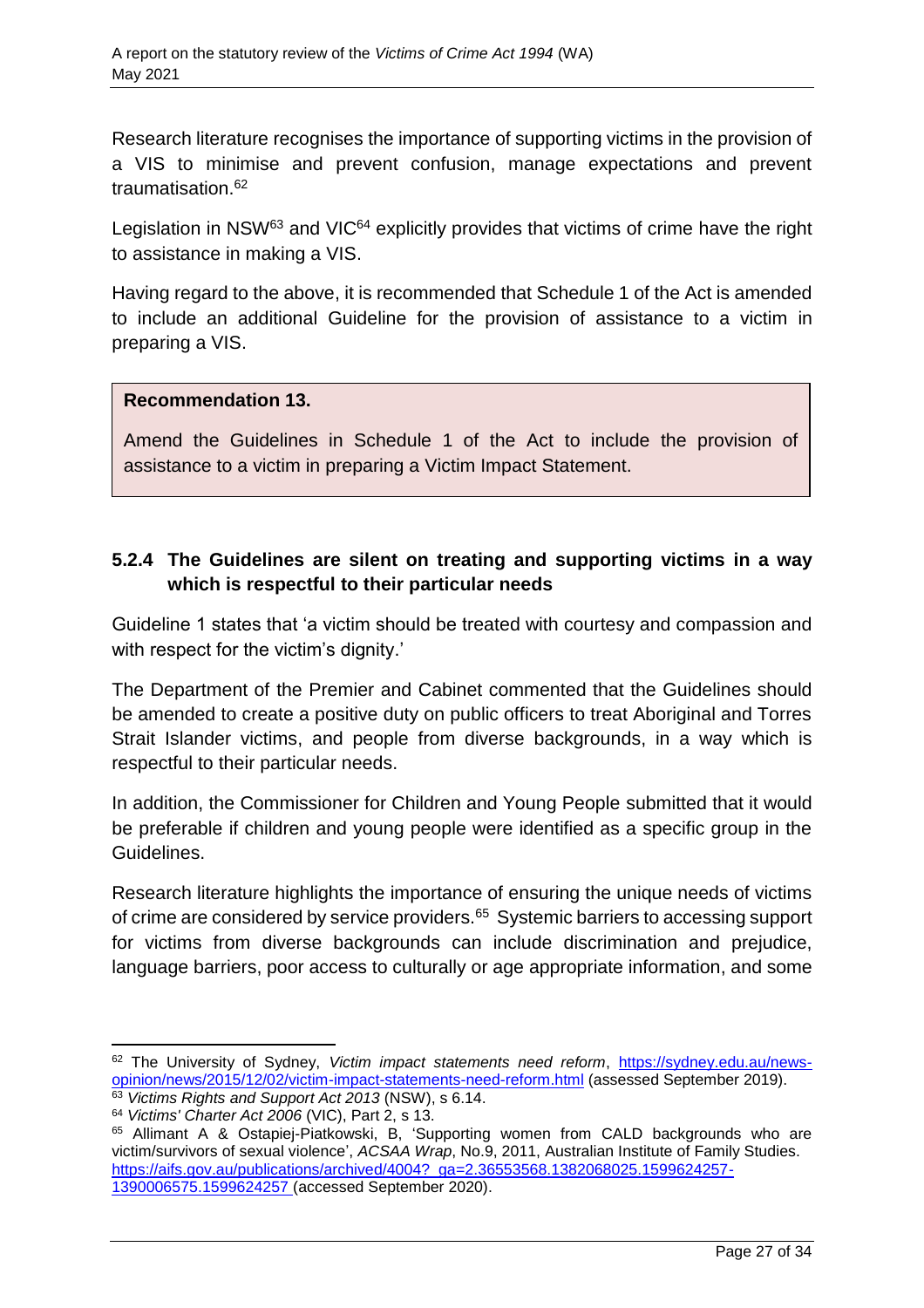victims having a limited understanding of the criminal justice process. 66

Legislation in  $VIC<sup>67</sup>$  and  $SA<sup>68</sup>$  require public agencies to have due regard to victim needs such as race or indigenous background, cultural or linguistic diversity, age, sex, gender, sexual orientation and disability. NSW refers to treating victims with 'cultural sensitivity' within its Charter of Victim Rights. 69

State victim service providers have advised this Review that they have policies and procedures that place a positive duty on their respective public officers to treat and support Aboriginal and Torres Strait Islander victims and victims from diverse backgrounds in a way which is respectful and responsive to their particular needs.

The Review also observes that section 3(2) of the Act provides that if 'because of age, disability or any other reason it is not practicable for a victim to receive counselling or other information, make requests or express views or concerns' under the Guidelines, 'another person may do those things on the victim's behalf'. This may occur if the 'public officer or body' is 'satisfied that it is appropriate for that other person to do so'.

Having taken these matters into consideration, the Review recommends that Schedule 1 is amended to include an additional Guideline to treat victims, in particular Aboriginal and Torres Strait Islander victims and those from diverse backgrounds, in a way that is respectful of their particular needs. This may also encourage awareness and practices that may reduce barriers (e.g. linguistic, literacy, physical or intellectual disability) to communication with some victims. This could potentially lessen requirements for nominations of proxies as suggested by section 3(2) of the Act.

## **Recommendation 14.**

l

Amend Schedule 1 of the Act to include an additional Guideline for public officers and bodies to treat victims in a way that is respectful of their particular needs inclusive of race or indigenous background, cultural diversity, age, sex, gender, sexual orientation and disability.

<sup>67</sup> *Victims' Charter Act 2006* (VIC), Part 2, s 6(2).

<sup>&</sup>lt;sup>66</sup> Bartels L, 'Crime prevention programs for culturally and linguistically diverse communities in Australia', *Research in* Practice, Report No.18, June 2011, Australian Institute of Criminology.

<sup>68</sup> *Victims of Crime Act 2001* (SA), Division 2, s 6.

<sup>69</sup> *Victims Rights and Support Act 2013* (NSW), s 6(6.1).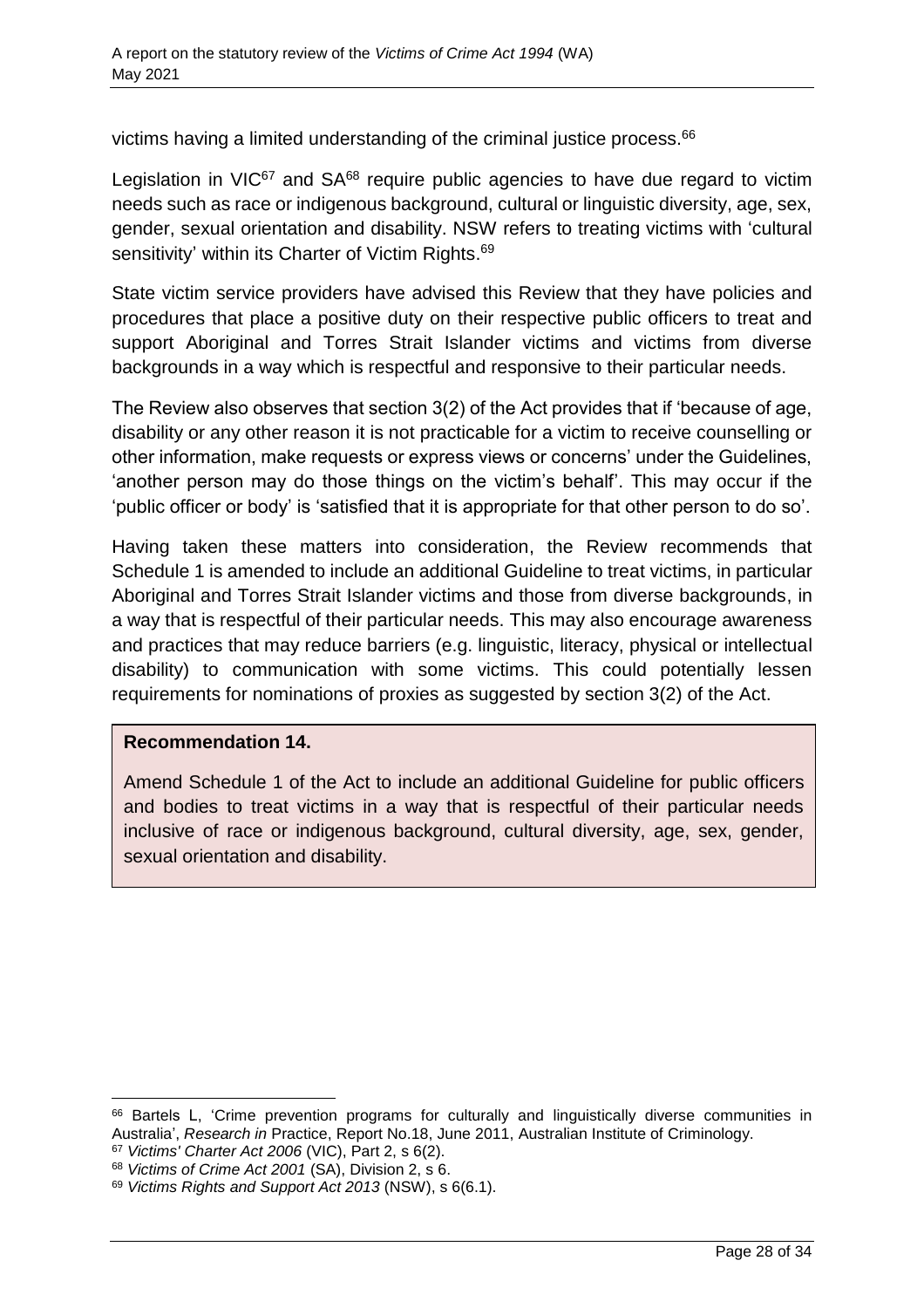## **5.2.5 Guideline 11 may present a risk to the welfare of the offender and the security of the public**

Guideline 11 states that a victim who 'has so requested' should be informed about the impending release of the offender from custody and, where appropriate, about the proposed residential address of the offender after release.

While acknowledging the victim's right to feel safe, the Department's Victim Notification Registry (VNR) indicated that the current drafting of Guideline 11 may present as a risk to the welfare of the offender and those who reside with the offender, and to the security of the public.

Where a person is under the supervision of the Department, regulation 88(i) of the Prison Regulations Act 1982 (WA) and regulation 23B(2) of the Sentence Administration Regulations 2003 (WA) only provide for the region, city, town or suburb in which the offender is residing, or the location of the community corrections centre the offender is attending, to be provided to the victim.

The VNR has advised that in practice, it only provides victims (when requested) with the location of the Community Justice Service reporting centre upon release of an offender to a community based order. The VNR does not provide any further personal information about the offender to the victim.

Having considered the intent of the Guidelines to support victims of crime and the concerns raised by the VNR, it is recommended that Guideline 11 is amended so that a victim can request to be informed of the location of the offender's Community Justice Service reporting centre. This is unless the Department is legally prohibited from sharing this information.

## **Recommendation 15.**

Amend Guideline 11 in Schedule 1 of the Act so that the victim can request to be informed of the location of the offender's Community Justice Service reporting centre where the offender is released on a community based order or a similar order, unless the Department of Justice is legally prohibited from sharing this information.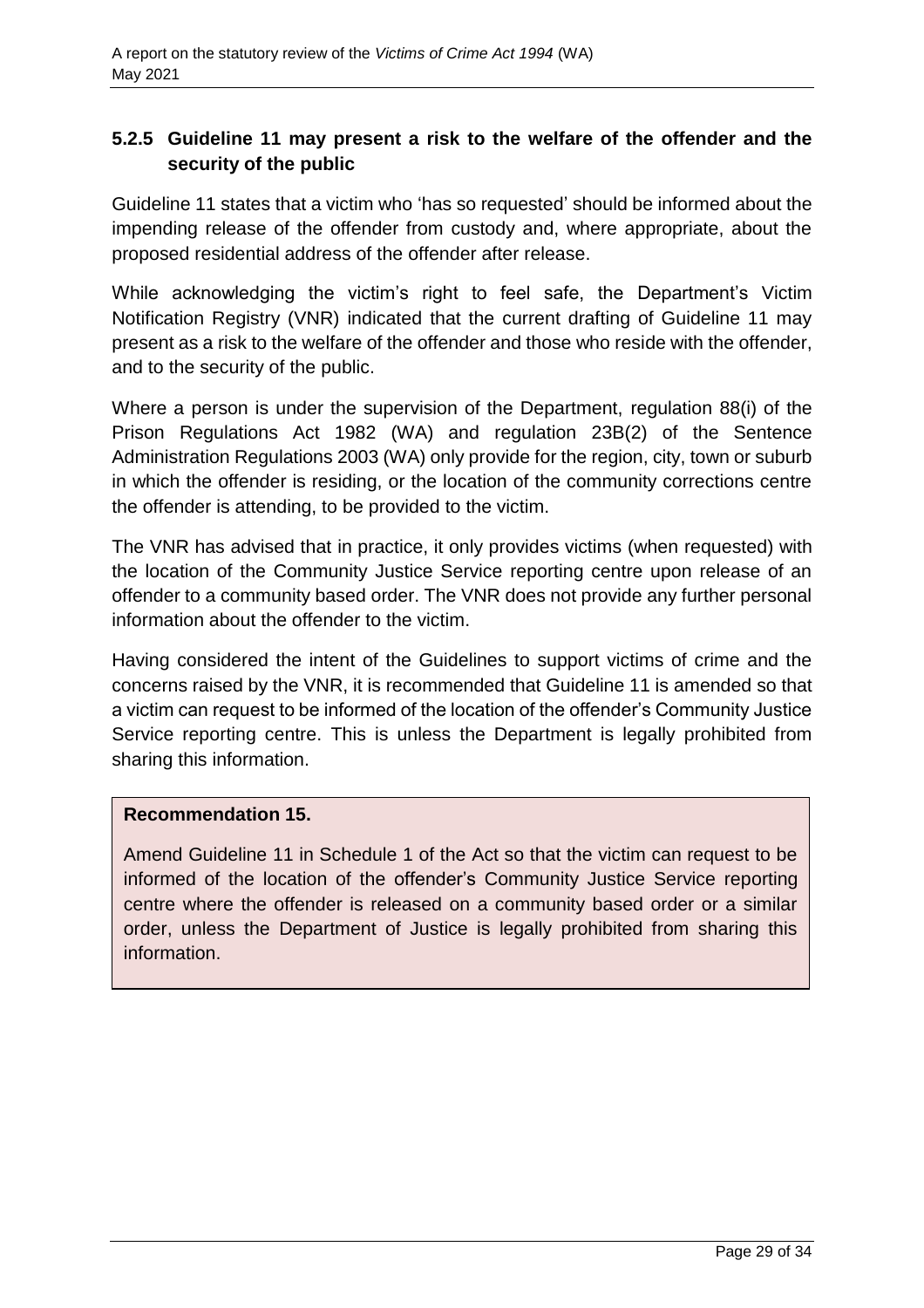## **5.2.6 Guideline 12 may jeopardise police investigation**

Guideline 12 states that a 'victim who has so requested should be informed of any escape from custody by the offender'.

While the VNR stated support for appropriate notification to a victim about an offender, reservations were expressed regarding the obligation under Guideline 12 to advise the victim of an escape. The VNR referred to the possibility that this may place the victim at further risk and compromise a police investigation.

In practice, VNR advised that where an offender escapes from custody it liaises directly with WA Police to ascertain if the victim is to be immediately advised.

The VNR proposed that Guideline 12 is amended to allow that in some instances, at the discretion of the WA Police, a victim may not be notified. WA Police stated that while escape from prison custody is a matter for the Department, this should only be disclosed in consultation with WA Police. For example, there may be circumstances where police intelligence indicates that the victim may assist the offender to avoid apprehension or that notification may jeopardise police investigation.

The Review observes that Guideline 6(a) provides for a victim to be informed about the progress of the investigation into the offence against the victim, 'except where to do so may jeopardise the investigation'.

A number of other jurisdictions provide victims with the option to be informed if the offender escapes from custody. The *Victims of Crime Act 2001* (SA) specifies that a victim should be informed, on request, if the offender escapes from custody, except where this might jeopardise the investigation of an offence.<sup>70</sup>

Having considered the information above, it is recommended that Guideline 12 is amended to provide that a victim should be informed of any escape from custody by the offender, except in circumstances where the provision of that information might jeopardise police investigations, and provided the victim is not placed at risk. This would provide for consistency with existing practices by the VNR and WA Police.

## **Recommendation 16.**

Amend Guideline 12 in Schedule 1 of the Act to provide that a victim 'who has so requested' should be informed of any escape from custody by the offender, except in circumstances where the provision of that information might jeopardise police investigations and/or place the victim at risk.

l <sup>70</sup> *Victims of Crime Act 2001* (SA), Part 2, Division 2, s 8(2)-(3).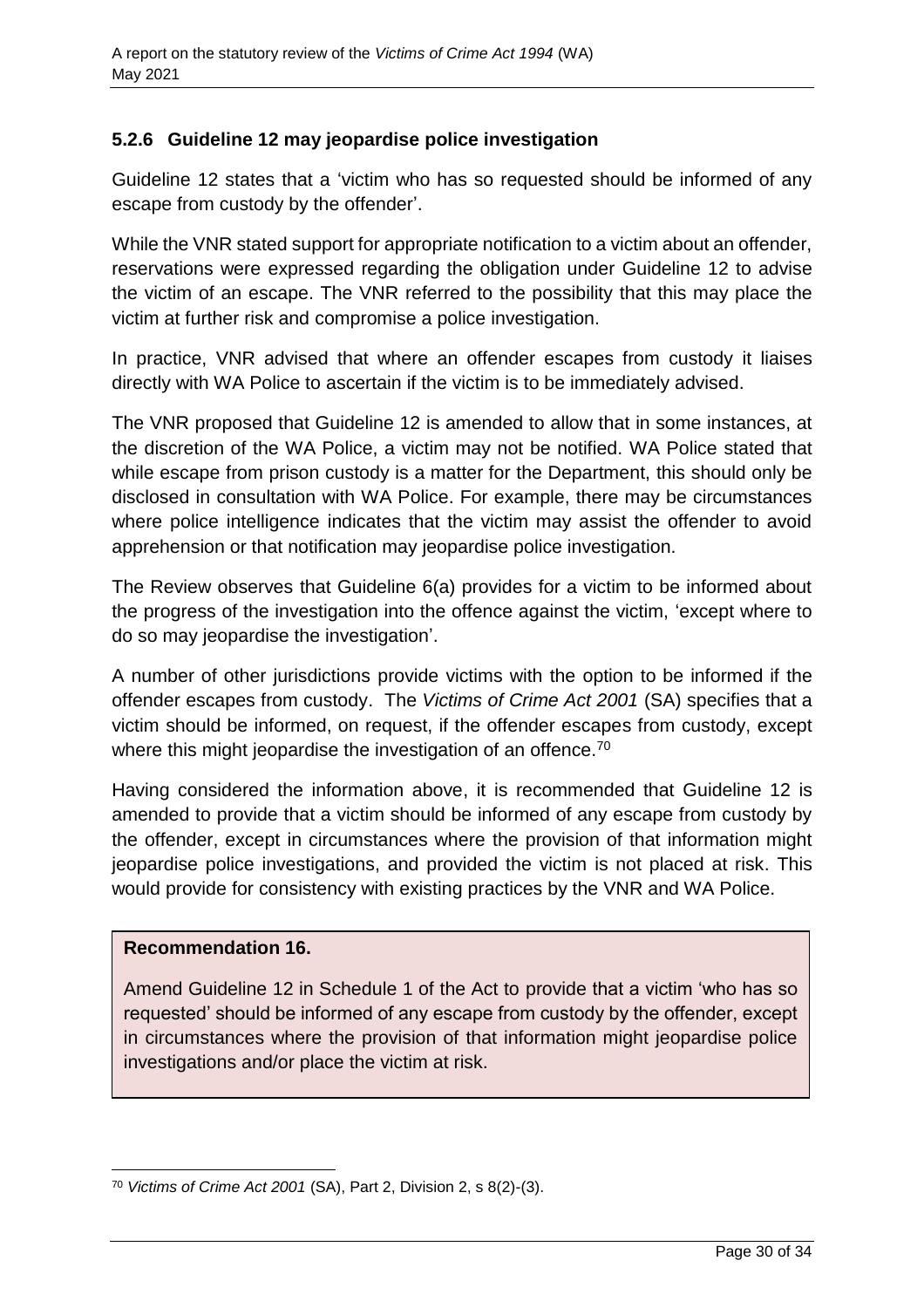## **5.2.7 The Guidelines require that victims request to be informed about a range of matters relating to the offender**

Guidelines 6, 7, 8, 11 and 12 place an onus on the victim to request to be informed about a range of matters relating to the offender. This includes matters such as the investigation into the offence, bail application, trial process, sentencing and release, and any escape from custody.

The Department's CTS Division raised concerns about the onus being on the victim and submitted that victims of crime should be entitled to this information whether or not they have requested it. The NMHS submitted that victims of crime may lack the knowledge that they can request information or how to do so.

Legislation in the ACT<sup>71</sup>, NSW<sup>72</sup>, QLD<sup>73</sup> and VIC<sup>74</sup> places the onus on relevant agencies to provide information to victims of crime.  $SA^{75}$ , TAS<sup>76</sup> and the NT<sup>77</sup> require that the victim requests to be informed about matters relating to the offender.

It is also acknowledged that, in some instances, victims of crime do not want to be provided with information on matters relating to the offender.

The Review considers that there may be merit in examining whether it would be appropriate and practicable to remove the words 'who has so requested' from Guidelines 6, 7, 8, 11 and 12. This may need to be balanced by an obligation on State victim service providers to provide victims with the flexibility to opt-out of receiving information and to opt back-in at any point should they change their mind.

The DPP commented that obligating the provision of offender information to victims by default may have operational and resource implications, and impact on the ability of public agencies to comply with the Guidelines. Additionally, there may be practical considerations that limit the utility of a mechanism for victims to opt-out and opt backin. For example, where a victim cannot be located. These matters would need to be addressed so that the relevant public bodies can ensure victims are informed in a timely and consistent manner.

CTS also suggested that if Guideline 6 is amended, it be modified to provide for a victim to be kept informed about the name of an adult accused. It is recommended that this matter is further considered in conjunction with consideration of other amendments proposed under recommendation 17. This should take into account

l <sup>71</sup> *Victims of Crime Act 1994* (ACT) Part 2, ss 4(b)-(e), (g) and (k).

<sup>72</sup> *Victims Rights and Support Act 2013* (NSW), s 6.2.

<sup>73</sup> *Victims of Crime Assistance Act 2009* (QLD), Schedule 1AA, Division 2.

<sup>74</sup> *Victims' Charter Act 2006* (VIC), Part 2, s 7.

<sup>75</sup> *Victims of Crime Act 2001* (SA), Part 2, Division 2, s 8.

<sup>76</sup> *Charter of Rights for Victims of Crime* (TAS), point 2.

<sup>77</sup> *Northern Territory Charter of Victims Rights* (August 2019), p 3.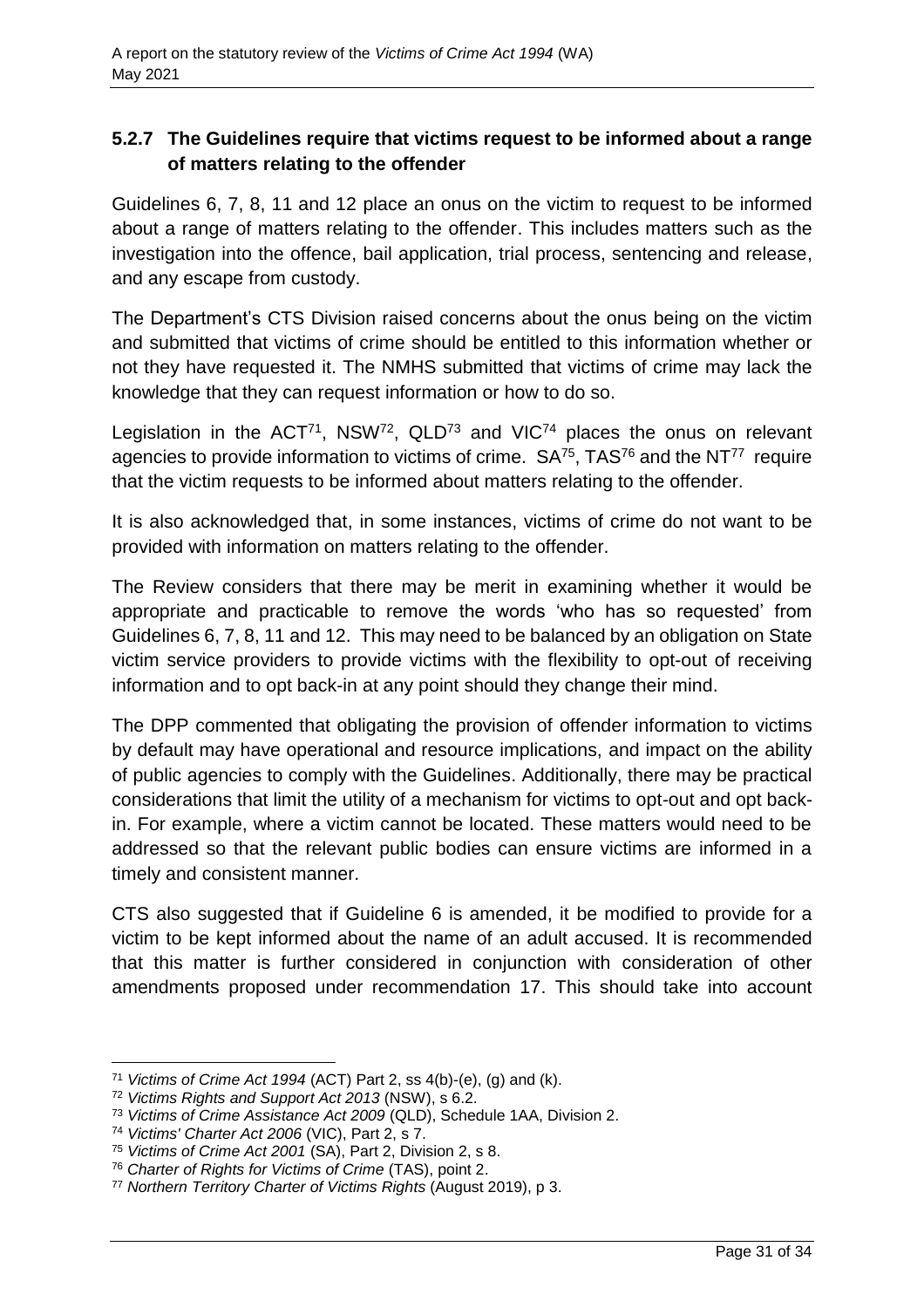privacy considerations and issues of public safety as noted elsewhere in this report, and any other relevant matters.

## **Recommendation 17.**

Examine whether it would be appropriate and practicable to amend Guidelines 6, 7, 8, 11 and 12 in Schedule 1 of the Act to remove 'who has so requested' and include the flexibility to opt out (and opt back in) should the victim not wish to be informed. This should take into account possible resource and operational implications and whether this may impact on the ability of public officers and bodies to comply with the Guidelines.

In conjunction with this, consider whether there is merit in modifying Guideline 6 to provide for a victim to be informed about the name of the adult accused/offender taking into account legal, privacy and safety issues.

## <span id="page-31-0"></span>**5.3 Section 4 – Information about victims, provision of by WA Police and DPP**

As indicated earlier in this report (section 3.2) the intent of section 4 of the Act is to facilitate appropriate information sharing between agencies so that relevant agencies can offer victims the services they have available.

## **5.3.1 The existing information sharing provisions are effective in facilitating information sharing between agencies**

Submissions to the Review did not cite material concerns regarding the operation and effectiveness of section 4 of the Act. This may indicate that the existing provisions in the Act effectively facilitate information sharing between agencies for the purpose of services being provided to victims.

However, some issues were noted in respect of victim consent.

The information sharing provisions in section 4 of the Act provide for relevant bodies including the Commissioner of Police and the DPP to give information in relation to a victim to the chief executive officer of a relevant public sector agency, so that the agency can offer the victim services it has available.

This includes the provision of 'prescribed information' in relation to a victim by Police to a public agency. Prescribed information is inclusive of the name, address, telephone number, age and ethnicity of the victim; information regarding the offence, the name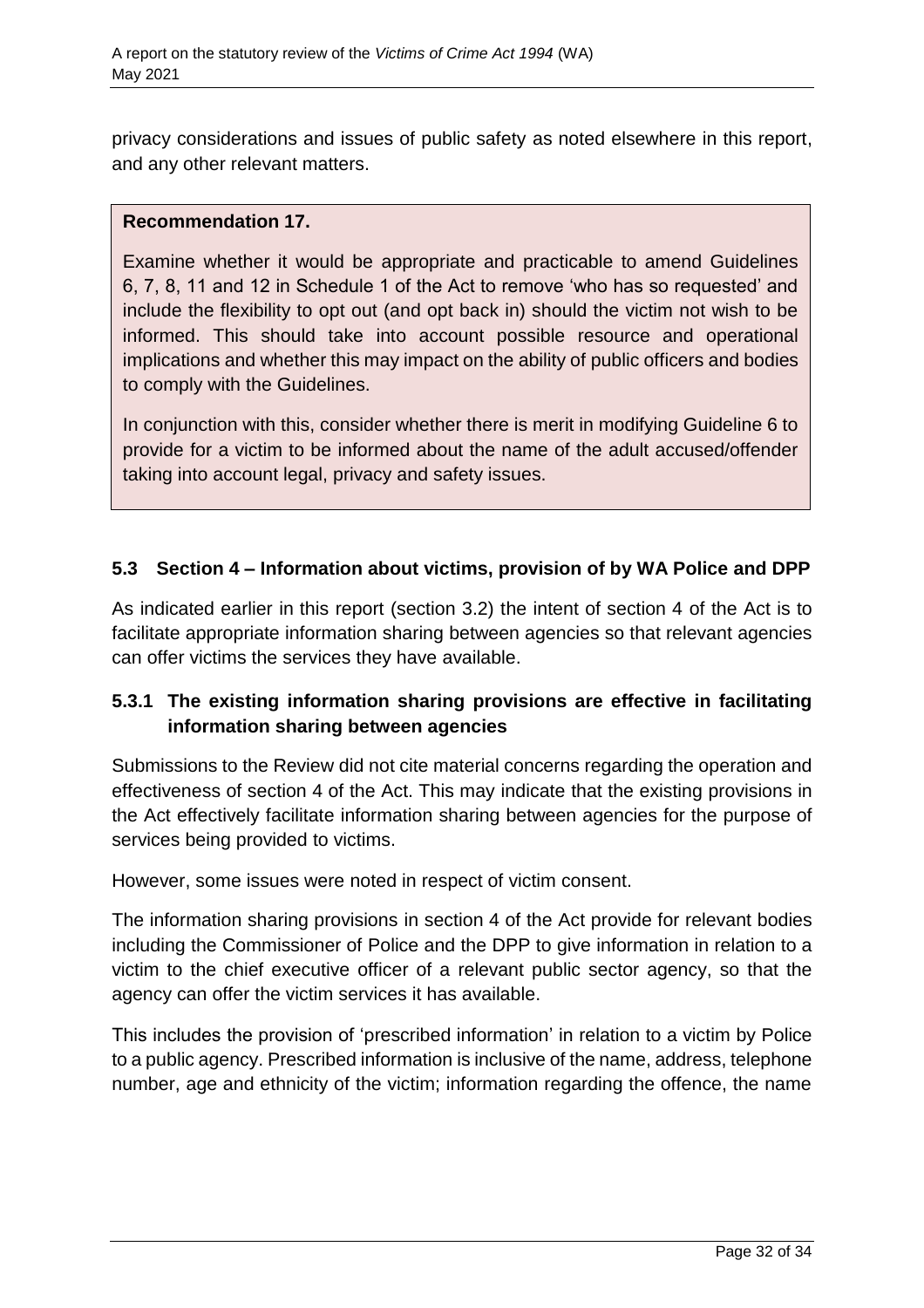of the (alleged) offender; and details regarding the investigation and prosecution of the offence.<sup>78</sup>

The Department's CTS Division and WA Police highlighted that the victim's consent should be obtained before prescribed information is provided to a victim service agency. WA Police also noted other legislative requirements regarding information disclosure such as the *Freedom of Information Act 1992* (WA).

Legislation in NSW<sup>79</sup> and Qld<sup>80</sup> provides that a victim has a right to be informed at the earliest opportunity about available services and remedies, and that a victim's personal information will not be disclosed unless authorised by law.

The Review observes that while section 4 of the Act does not direct public bodies to obtain victim consent in disclosing prescribed information to victim service agencies, Guideline 5 (in Schedule 1 of the Act) provides that public officers and bodies 'must have regard to protecting the privacy of a victim'.

Comments by CTS that victim confidentiality may need to be framed as a 'right' rather than a guideline are also acknowledged. It is noted in this regard that, Recommendation 11 (above) provides for future consideration of the benefits of moving away from the present approach of Guidelines towards a Victims Rights based framework. The adequacy of provisions regarding victim consent to information disclosure and privacy could be further considered at that time.

 $\overline{a}$ 

<sup>78</sup> *Victims of Crime Act 1994* (WA), *prescribed information* is defined in s 4(1).

<sup>79</sup> *Victims Rights and Support Act 2013* (NSW), Part 2, Division 2, ss 6.2 and 6.8.

<sup>80</sup> *Victims of Crime Assistance Act 2009* (Qld), Schedule 1AA, Part 1, Division 1.